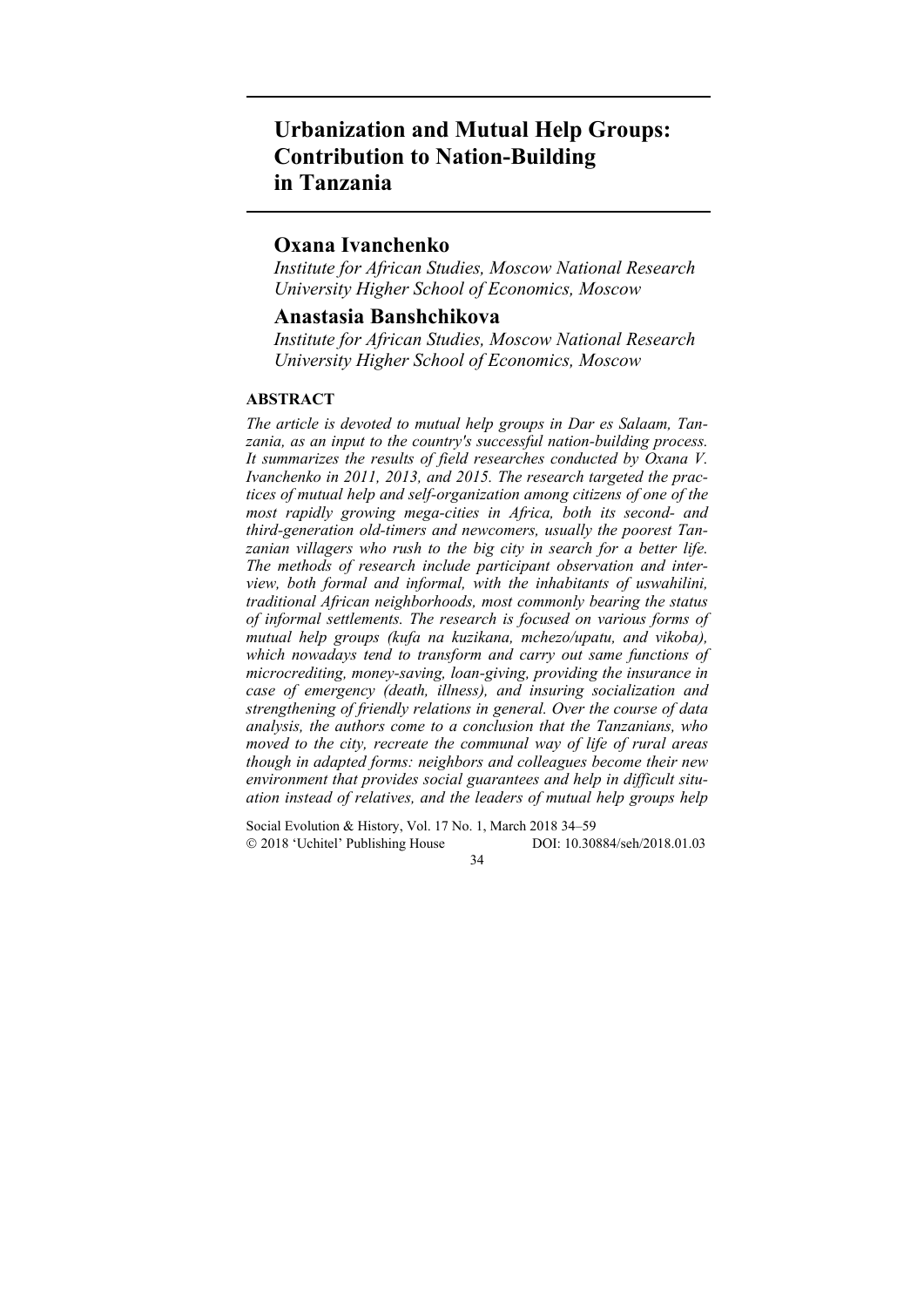*resolve conflicts instead of the police. Strong pre-state traditions of community life and self-organization, characteristic of rural Tanzania, nowadays help urban Tanzania to grow up. And, what is even more important is that if earlier these traditions used to function only among same-tribe or same-region Tanzanians and would remain on the ethnic level, later in big cities they would flourish on inter-ethnic and supra-ethnic levels, because the need in mutual help did not disappear, while same-tribe friends and relatives were far away. Thus, it is clear that under peaceful circumstances urbanization and mutual help practices contribute to the nation-building process: people move from village to city and from traditional social bonds (on the level of tribe, region of provenance) to chosen social bonds (on nation-level, because all other ones are already overcome or non-existent).* 

## **INTRODUCTION**

Tanzania can be considered as a successful example of postcolonial African state. The socio-cultural base of its stability formed long before colonization: in the nineteenth century the Swahili culture and language spread from coastal areas to inner parts of the country thus becoming the means of interethnic communication and later on, Swahili became the official language of Tanzania. The Swahili culture emerged as a synthesis of local and Arab traditions, brought from Arabian Peninsula in the Middle Ages, and nowadays it is perceived as native and autochthonous by the majority of population regardless of provenance and confession (Bondarenko 2008; Ivanchenko 2013). The challenges of state- and nation-building in post-colonial Tanzania were much less severe and became fully reconciled due to the presence of already formed supra-tribal unity without serious internal conflicts and tensions (Bondarenko 2016: 231).

However, the emergence and existence of a stable nation-state does not mean that stadial and civilizational heterogeneity, inherent in most of post-colonial states, disappear (*Ibid.* 224). As it is stated in the Introduction to the present volume,

The elements of capitalism, implanted by the Europeans in different spheres, did not synthesize with a set of precapitalist features of the local societies. There also was little intersection between the autochthonous and new sectors of public life, in which basically different value systems dominated (*Ibid*.: 224).

The formation of the Tanzanian nation, supported by the state's efforts, most intensively proceeds in the urban environment. Moreover, the whole diversity of ethnic groups, confessions, and social classes historically unite in large cities; and a new and peculiar culture, which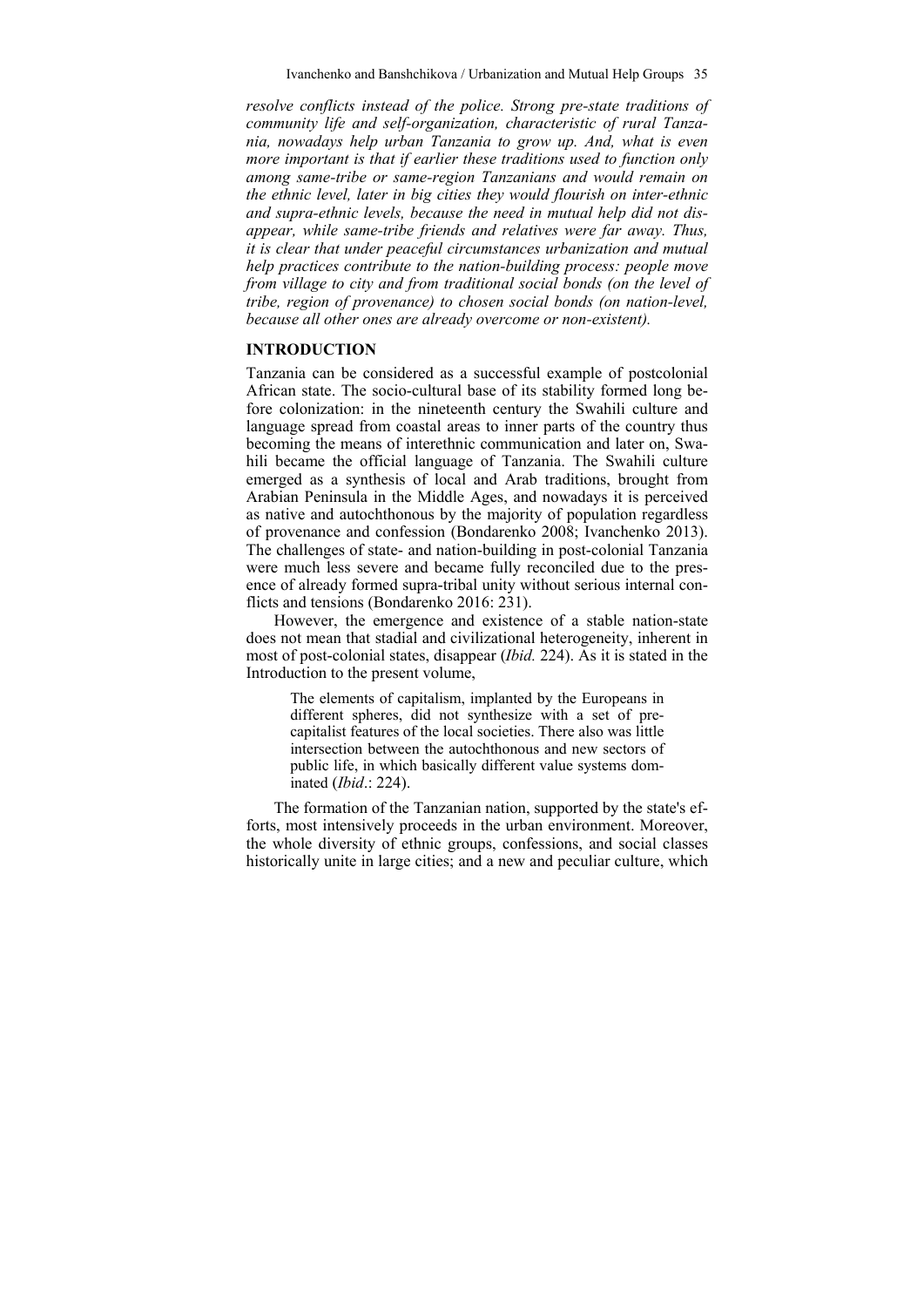transforms traditional views in many ways and creates new social ideas, is formed there. The study of this urban 'melting pot' directly contributes to the study of nation-building in general: people tend to lose the mentality, way of thinking and prejudice that separate (even when this would directly weaken their ethnic consciousness and selfsufficiency), and find and actualize new treats that can unite. Sometimes it is not even a voluntary process: the former villages have to overcome any ethnical or tribal bias in order to get help and survive in new environment. If a nation is about losing or experiences weakening of hierarchically lower ways of self-representation (ethnic and tribal), as well as successful collaboration and cohabitation despite differences, urbanization (if not in homogenous closed districts) is a fine way to reach it.

Today Dar es Salaam is the largest city in Tanzania and it has experienced a period of rapid growth after the World War II. During the rule of Julius Nyerere, Tanzania's first President, the population was pushed to live and work in rural villages in the frames of *ujamaa* program. However, the Tanzanians continued to arrive in Dar es Salaam longing for a more prosperous future (Sturgis 2015).

The policy of financial liberalization and decentralization carried out in post-socialist Tanzania, led to the expansion of the informal sector of economy and, in particular, to significant increase in the number of informal settlements and associations (*e.g.*, Burbidge 2013; Lema 2013; Kinyanjui 2014). The study of social processes taking place in such settlements and societies proved to be important for understanding of the mechanisms of non-state regulation, which is especially important for the third-world countries due to the lack of state support for the poorest segments of population.

The informal links are a crucial element in the urban survival strategy in Africa (*e.g.*, Hart, Laville, and Cattani 2010; Lindell 2010; Wilbertz 2012), Tanzanian Dar es Salaam is not an exception. It is the country's largest economic center, one of the fastest-growing metropolises in Africa, and vast majority of its residents are engaged in the informal sector of economy. Street vendors, craftsmen, garbage collectors, owners of small shops and hairdresser's – almost all of them came to the 'big city' in search of new opportunities.

In their studies social anthropologists and urbanists do not focus on informal economic relations *per se*, commonly they discuss the increasingly emerging informal settlements (which form the appearance of modern cities) (*e.g.*, Augustijn-Beckers *et al*. 2011; Fox 2012; Desai and Loftus 2013; Chiodelli and Moroni 2014; Mahabir *et al*. 2016) or unregistered associations and unions of citizens aimed at mutual support in the most unforeseen circumstances (Gugerty 2007;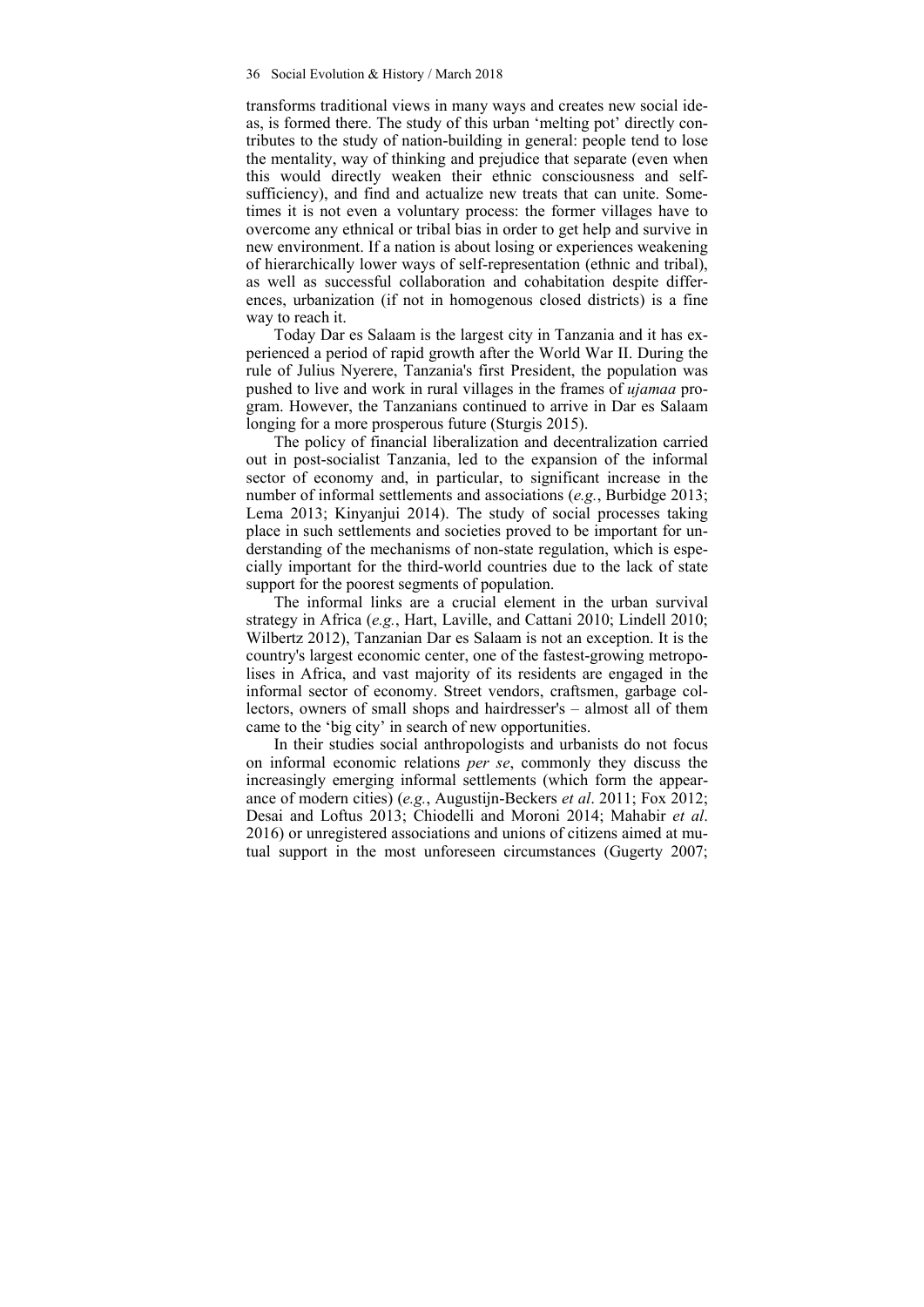Yusuf, Ijaiya G., and Ijaiya M. 2009; Adofu, Antai, and Alabi 2010; Hillenkamp, Lapeyre, and Lemaître 2013; Cling *et al.* 2015).

The traditional patterns of collective action worked out over the centuries, based on trust, the principle of communality and grassroots self-organization, are reproduced in the situation when the state fails to perform many social functions and delegates the concern for the population to private structures. This involves the urban planning practice and formation of public relations. Thus, in the context of the expanding urban informal sector the mutual help practices should be of particular concern and this is the main topic of the present study.

In our article we summarize the results of the field researches conducted in February 2011, September 2013 and in late September and early October 2015 in Dar es Salaam, mainly in two districts – Gongo la Mboto and Mbagala (for informational purposes we also had talks with residents of Manzese, Tandale, and Mwananjamala). During the field seasons 75 formalized and non-formalized interviews with members of various mutual help groups and with people not belonging to such groups, but aware of their activities, were conducted as well as several expert interviews with lecturers from Mwalimu Nyerere Academy. During the study we also visited several meetings of different mutual help groups.

We would like to give more details on the areas where the research was carried out. In the colonial times Dar es Salaam was divided into three zones: *uzunguni* (*sw.* 'the place of white people'), *uhindini* (*sw.* 'the place of Indians'), and *uswahilini* (*sw.* 'the place of Africans'). *Uswahilini* were traditionally located in areas below sea level with high risk of floods, they were considered to be unsuitable for living and therefore became a place of concentration of the poor (Moyer 2003: 207).

Today the boundaries of *uswahilini* are rather blurred: they can be found not only on the urban fringe, but also in the city center. This term is often used as a synonym for 'hotbed of informality' or 'slum', the latter in fact is not correct. At the same time, *uswahilini* host most of the informal settlements: about 80 per cent of Dar es Salaam residents live in similar conditions, not only poor people who cannot afford to settle in developed neighborhoods, but also wealthy ones (Kyessi and Sakijege 2013).

Gongo la Mboto is a Dar es Salaam *uswahilini* district in Ilala area, located 20 km from city center. Since 1982 it is a part of the city, but still looks like a village. Although Gongo la Mboto is considered as a poor area, its population is extremely heterogeneous in terms of social structure and financial status. Next to the huts built from lowquality materials you can find rich mansions with satellite dishes and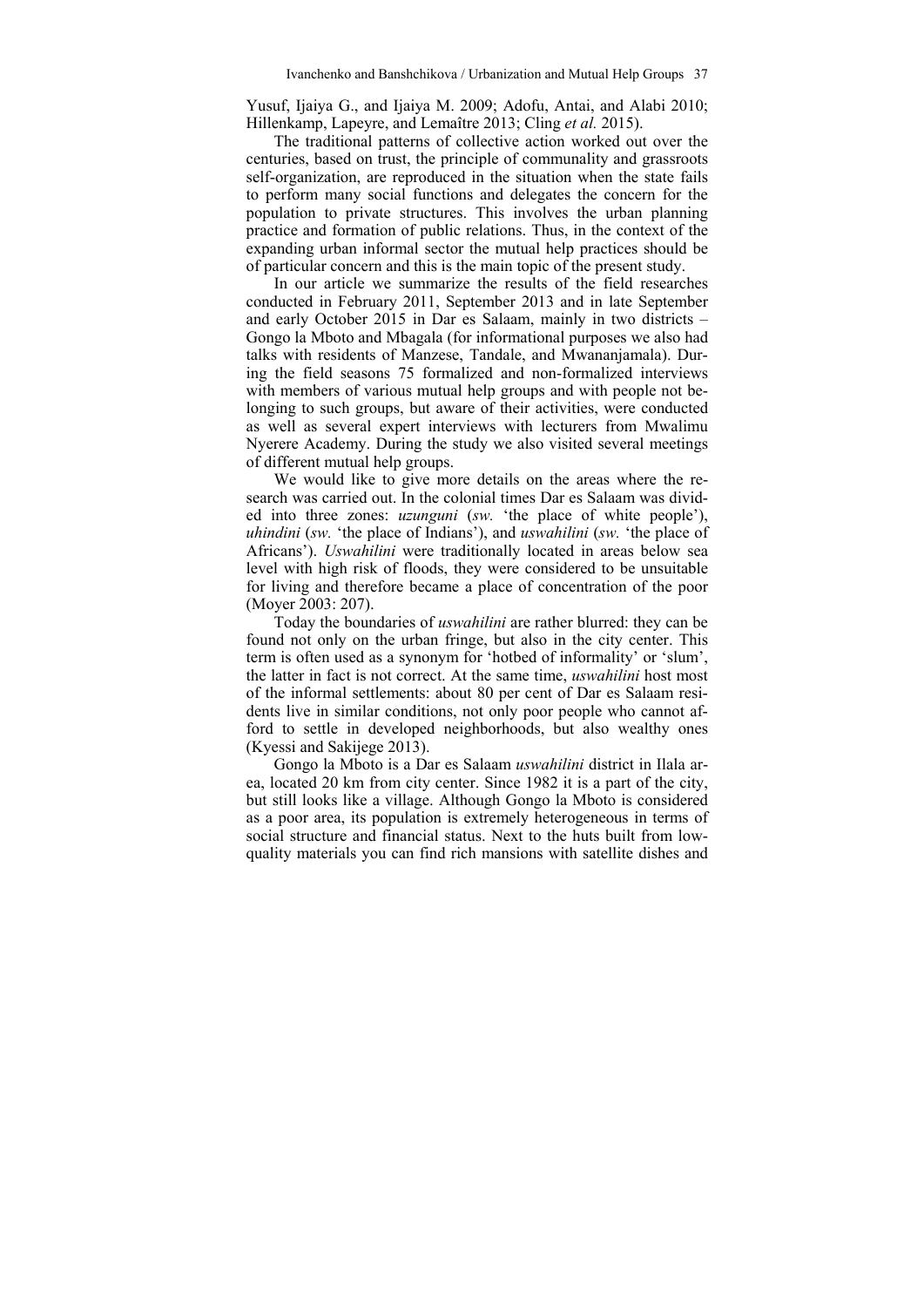high fences with barbed wire. In the district there are several informal settlements with borders not marked in any way: they are located in an arbitrary order. Most of the area is habitable: there are no swamps, no dumps, and no river spills.

Mbagala is located in Temeke area, it is closer to the city center than Gongo, but it is much more difficult to get there: several types of public transport are required, including 'dala-dala', a local fixed-route taxi. This is a very large and densely populated area, heterogeneous in terms of social structure. At first glance, the poor settlement planning is not so noticeable in Mbagala: there is more space between houses than in Gongo, and the area is more clearly zoned, there are rich and poor neighborhoods.

In general, Mbagala is more urbanized than Gongo la Mboto. Both districts are unofficially divided into quarters with vernacular names, which are not mapped out. Usually someone just hangs a sign board with a street name on a tree and thus the name becomes permanent.

### **MUTUAL HELP GROUPS**

The survival strategies in African megalopolis include such traditional support schemes as mutual benefit funds, associations of people from the same area, and burial societies. Specific practices have wellestablished names: *kufa na kuzikana* (*sw.* 'death and funeral'), *mchezo*  (*sw.* 'game') / *upatu* (*sw.* 'circle'), and *vikoba* (*sw.* 'pocket'). These are simple everyday mechanisms of mutual assistance in case of unforeseen circumstances: sudden illness or death, wedding, *etc*. The second aim of these practices is to accumulate money for various needs (such as relatively big purchases, school fees or seed money for starting a small business).

According to our field studies, most of such groups are not officially registered, but their internal structure is sufficiently formalized, for almost all the communities have a chairman, a secretary, a treasurer, and a constitution. It is worth mentioning that representatives of various strata of the population join such communities: the poor, the middle class, and even rather rich citizens of Tanzania (the only difference is the contribution amount). Mutual help groups are formed by neighbors, colleagues, and people from a certain region of the country. We also met gender-based groups – we should note a particular importance of such associations for women.

#### **Kufa na Kuzikana**

*Kufa na kuzikana* is the oldest type of mutual help groups in the urban environment. This refers to burial societies whose main purpose is to raise funds necessary for organizing funerals for group members or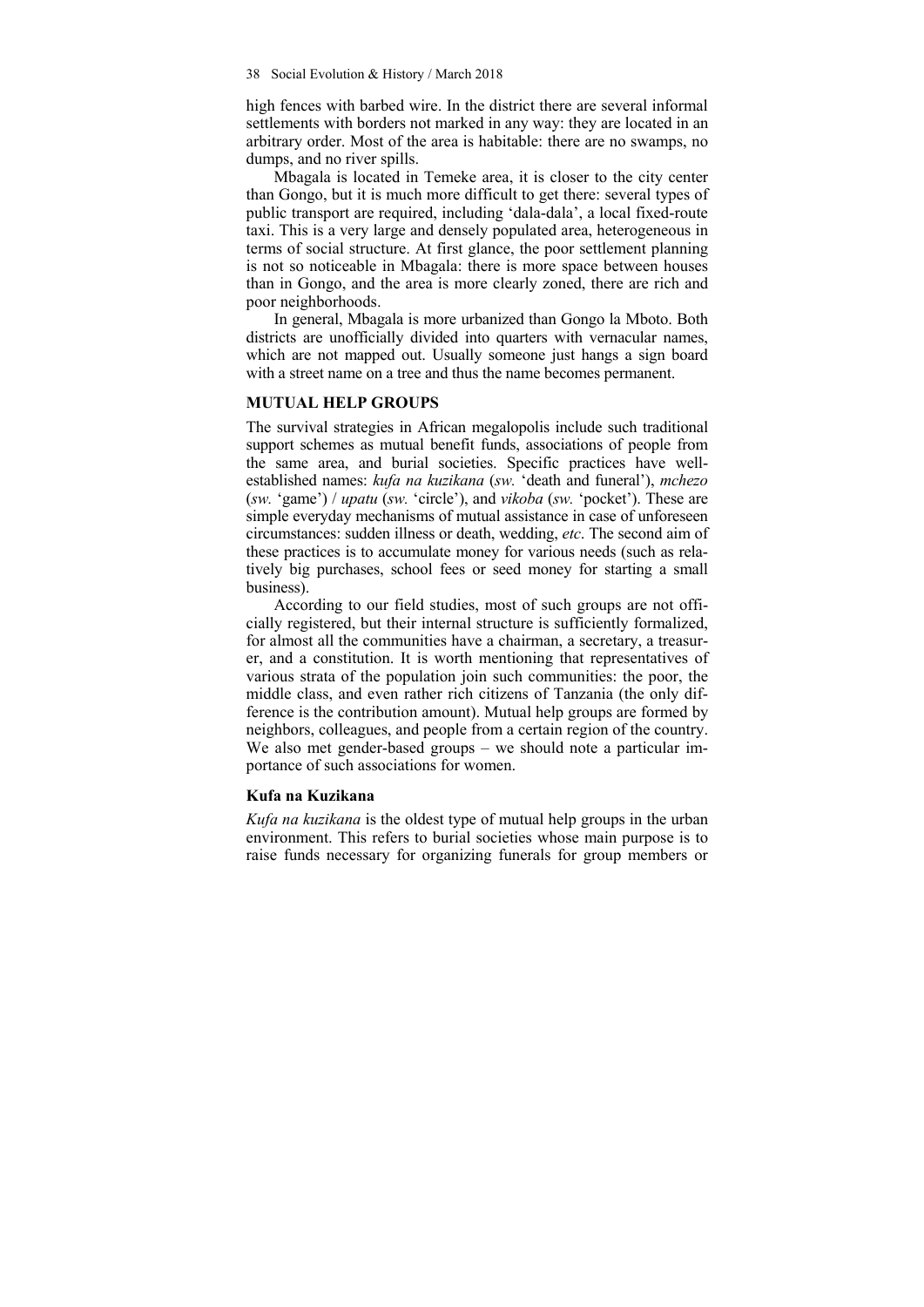members of their families at the expense of voluntary contributions of the group participants. In Tanzania there is a tradition according to which person should be buried in his/her homeland, in the land of ancestors, regardless of where he/she died. Thus, there are huge expenses for body transportation, so the burial societies play an essential role.

The lecturer of Dar es Salaam University College of Education told us about the history of *kufa na kuzikana*:

Kufa na kuzikana was founded by people from upcountry. When they came [to Dar es Salaam] and worked for so long **–** it happened that someone died, and usually someone from Kilimanjaro or Iringa wanted to be transported back home and it brought a lot of problems. We have to take a body home and there is no money to take the body there. And they decided to start a thing like that in order to help with transportation of the body. <...> Someone who came here as a simple worker and did not save some important money. He'll die and be buried here.

Along with economic functions, *kufa na kuzikana* communities also have social ones. Thus, in the case of funerals, apart from providing money, the community members should lend moral support to the person in whose family the misfortune has happened, *i.e.* they help to prepare food, to clean the house for guests, *etc*. In case of illness or accident the group members can bring the patient medicines, food, visit him/her in the hospital, and look after the children. In case of wedding the group participants bring food to the celebration and help with other preparations. Thus, people get socialization, social insurance, and an opportunity to know neighbors better.

Community members meet once a month; meetings take place in participants' houses by rotation, sometimes in cafes (depending on the group size). At the meetings each person should contribute a fixed amount of money: it can vary from  $\overline{5}$  to 30 thousand shillings (US\$2– 13) per person. The amount subsidized for funeral organization depends on who died **–** a member of the community or his relative.

When each particular *kufa na kuzikana* is formed, the group members collectively write and approve its constitution, a set of rules regulating the functions of the community, the amount of contributions, rules of conduct, possible penalties (*e.g*., for missing a meeting), *etc*.; then the chairman, the secretary and the treasurer (the funds keeper) are elected. The chairman carries out formal management, the secretary keeps records, and the treasurer controls revenues and expenses.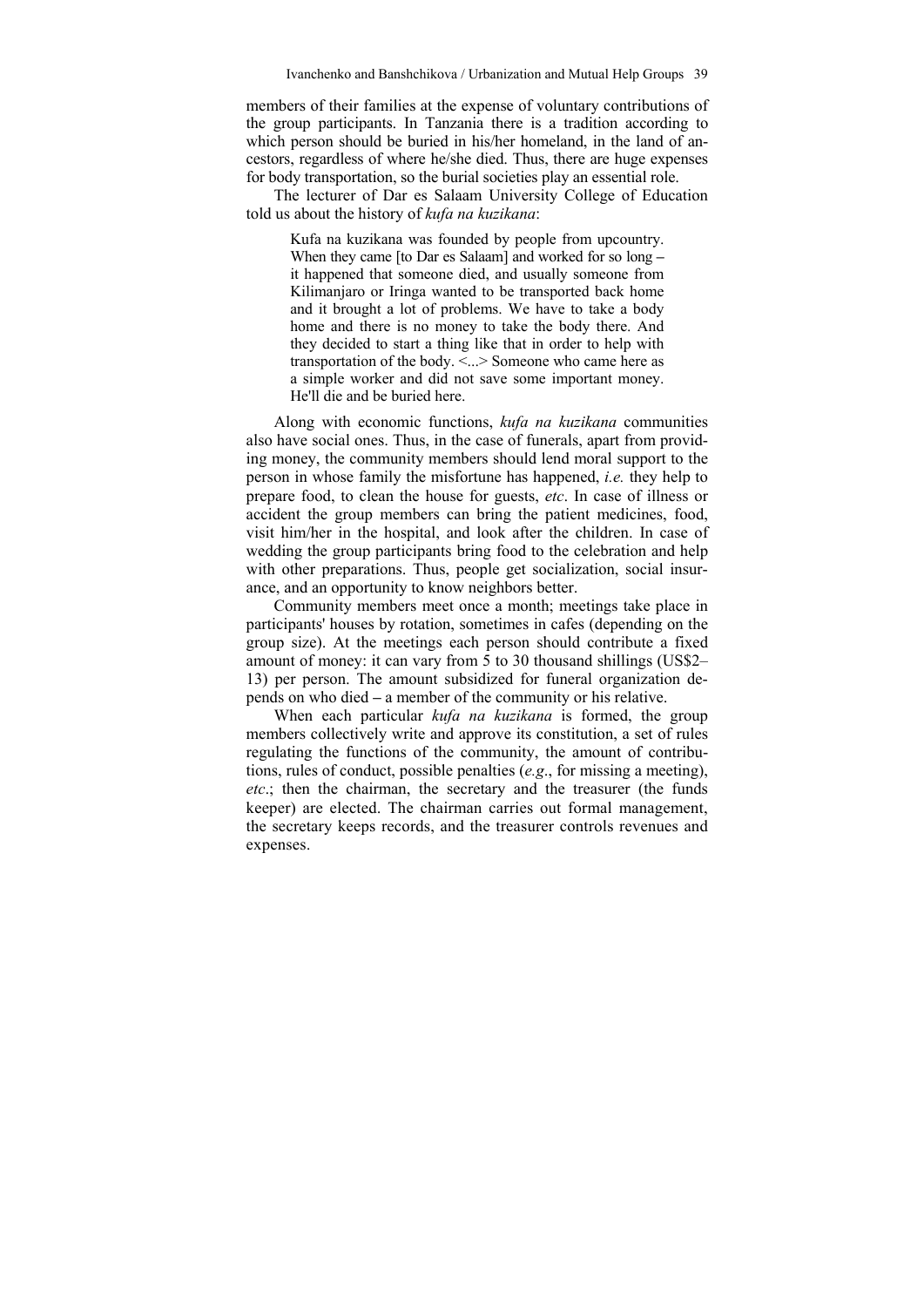40 Social Evolution & History / March 2018

## **Mchezo/Upatu**

*Mchezo/upatu* is an association of people regularly contributing fixed sum to the common fund, from which each member of the community receives the gathered money in turn, to be spent on any needs. This is a classic Rotating Savings and Credit Association (ROSCA), which is organized by colleagues at work, neighbors and even children in school. The only difference between *mchezo* and *upatu* is the name: *mchezo* is considered an older name, created by the poor, and modern middle class people call this practice *upatu*. '*There is no mchezo and no upatu – just the same. Only the way you decide to call it. Big shots call it upatu, other fellows call it mchezo*', one of the respondents explained.

The main goal of such mutual help groups is the financial support of their members. Usually there are 20 or more people in *mchezo*, they meet once a month or once a week or more often and contribute money, the amount depends on the frequency of meetings, it may vary from 1 to 20 thousand shillings (US\$0.4–8.7). The structure of *mchezo* is similar to *kufa na kuzikana*; the keeper of the mutual aid fund is called *kijumbe* (*sw.* 'messenger'); no economic education is required to receive such a position, any trusted member of the group can become a cashier.

## *Vikoba* **– State-Regulated Mutual Help Group**

Another common type of mutual help group is called *vikoba*. The word is an abbreviation for Village Community Bank, ViCoBa, *i.e.* bank for rural residents; but in Swahili it is written as *vikoba*, which means 'pocket', 'purse'. *Vikoba* provides microcredits to its members, and special consultants pro bono teach participants, how to start their own small business. The distinctive feature of *vikoba* is that the initiative came from the Tanzanian ruling Revolutionary Party (*sw. Chama cha Mapinduzi*, CCM), which adopted the program developed by Professor M. Yunus in Bangladesh in the 1970s with the aim of improving the welfare of the rural population. In 1983, M. Yunus founded the socalled Grameen Bank ('Rural Bank') in Bangladesh, aimed at financing small projects. Tanzanian authorities paid attention to this initiative, and in 2008 residents of 20 districts of continental Tanzania were involved into a program of studying entrepreneurship basics using available resources in Grameen.

The official *vikoba* has a single center and subdivisions at the ward level, district or street level; local groups do not have real independence. However, along with the official *vikoba* there are informal groups not having official registration and links with other groups and the ruling party. In this case the group is also self-sufficient and selfregulating, like *kufa na kuzikana* or *mchezo/ upatu*.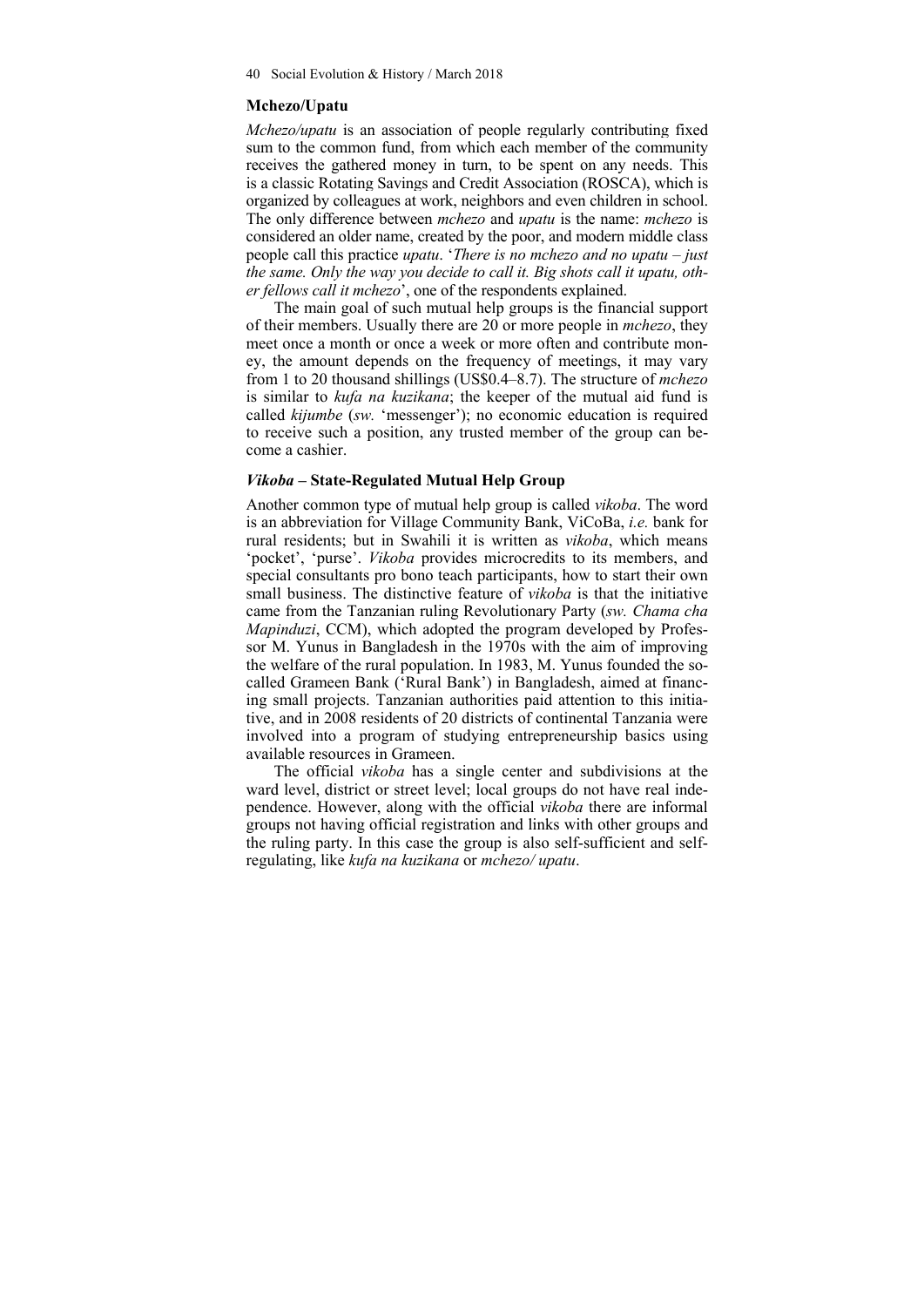Usually *vikoba* members are engaged in the cultivation, sale and resale of vegetables, fruits and beverages; they also create enterprises in the service sector. The overwhelming majority of *vikoba* participants are women.

At weekly meetings members of the community 'buy shares', in such a manner they collect money. The funds raised during one meeting are then used for providing one or several loans, which should be returned in 3 months with  $5-10\%$  interest. The approval of each loan is taken to a collective discussion with subsequent voting. At each meeting all collected funds are distributed, except the interest and fines, which form the treasury of *vikoba*. The possible size of the 'grant' for each member depends on the amount of money contributed to the common fund. Many participants leave *vikoba* during the first year, because they do not have an opportunity to attend weekly meetings or pay fines for absence. At the end of the year the group decides whether to start the second-year cycle or cease to exist. The secondyear cycle is considered more successful: community members already know each other and how to do business. Official *vikoba* groups have accounts in banks, it is prohibited to participate in two or more cells of *vikoba* at once.

The structure of *vikoba* is the same as in *kufa na kuzikana* or *upatu* groups. However, membership is limited to 30 participants; if this number is exceeded, a new group is created. Many respondents agreed that 30 is the maximum number of people for being controlled easily. Each new member needs a guarantee from the one who brought him/her to the group. In case of default on a loan the responsible person pays for the offender.

#### **ETHNIC/REGIONAL COMMUNITIES**

Sometimes mutual help groups are formed on ethnic or regional principle: apart from the basic functions of economic insurance and social support they are aimed at preserving the traditional culture of a particular ethnic group in the polyethnic megacity. Of course, such communities follow the trend of preserving the differences rather than 'melt' them in a big city and thus contribute less to the nation-building process, but we must shortly describe them for the purpose of full coverage.

During our study we met eight such communities; Tanzanians call them 'tribal groups'. When a new member is admitted to such community, participants check whether the person really belongs to the ethnic group: they ask about the village of origin, street where his/her relatives live or lived, and then check this information through friends who live in that village. Potential members are asked about the ethnic language (even people born in Dar es Salaam usually know a few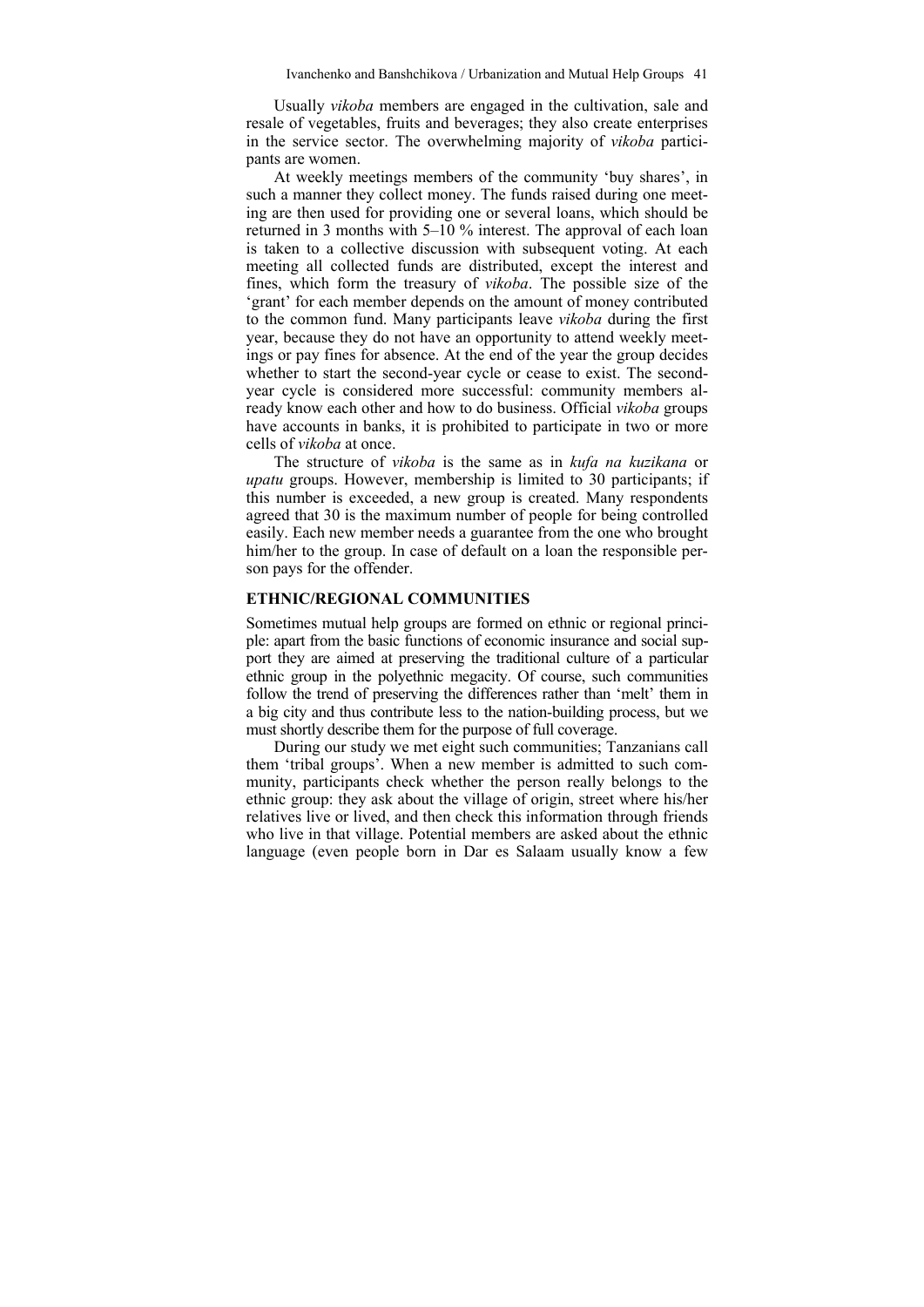#### 42 Social Evolution & History / March 2018

words in their ethnic language), pay attention to appearance, pronunciation, and to the clan name, which also reflects ethnicity. Respondents emphasized that trust is based on a common culture and common blood, this is considered of much greater value than the possibility of appealing to state institutions in case of troubles.

Sukuma respondent said,

I'm a member of kufa na kuzikana. Kufa na kuzikana is like a group which contains the people who have... who share the blood or who are lucky people which have one clan, the people who are sharing blood.  $\leq$   $\leq$   $\leq$   $\leq$   $\leq$   $\leq$   $\leq$   $\leq$   $\leq$   $\leq$   $\leq$   $\leq$   $\leq$   $\leq$   $\leq$   $\leq$   $\leq$   $\leq$   $\leq$   $\leq$   $\leq$   $\leq$   $\leq$   $\leq$   $\leq$   $\leq$   $\leq$   $\leq$   $\leq$   $\leq$   $\leq$   $\leq$ cations which we can make sure to understand you are Sukuma or not. Come with your birth certificate and we can know [where you were born]. And we'll ask your name, your local name. Here we use local names of Sukuma. So, what's your name? Your local name? And we can tell you are Sukuma or not Sukuma.  $\leq$   $\geq$  If you want to join our group you must get more than 10 people from the group who understand you. Who know you. This ten people can support you to make sure you can be a member of our group.

Nyamwezi respondent told,

The main condition is to be Nyamwezi but we'll have to confirm if you're really Nyamwezi by asking your homeland history and we have members from different districts of Tabora [Nyamwezi region]. Apart from asking to speak Nyamwezi, we can alternatively ask him/her to talk about some Nyamwezi culture like Nyamwezi customs and rituals practiced by Nyamwezi people. <...> We can ask a person to name about three to four of our traditional dances.

#### **BASIS OF TRUST: MECHANISM OF CHOOSING GROUP MEMBERS AND THE PROBLEM OF STEALING**

In our opinion, the most important informal foundation of trust within the mutual help groups is the mechanism of choosing its members: if a community is going to accept a new person, one of the acting members must vouch for this person. Most often several people decide to create a group, focusing on their previous experience, that is on the groups in which they participated living in another district or city. After that each of them brings his friends, and those – bring their friends, *i.e.* very often the group is initially formed between friends.

Gongo la Mboto citizen said: 'You can't come without connection. They can't agree with you, they won't trust you, because no one guarantees you. In mchezo all the people are friends because they believe dog walks with dog. Cow walks with cow! It is impossible for lion to walk with goat, very difficult'.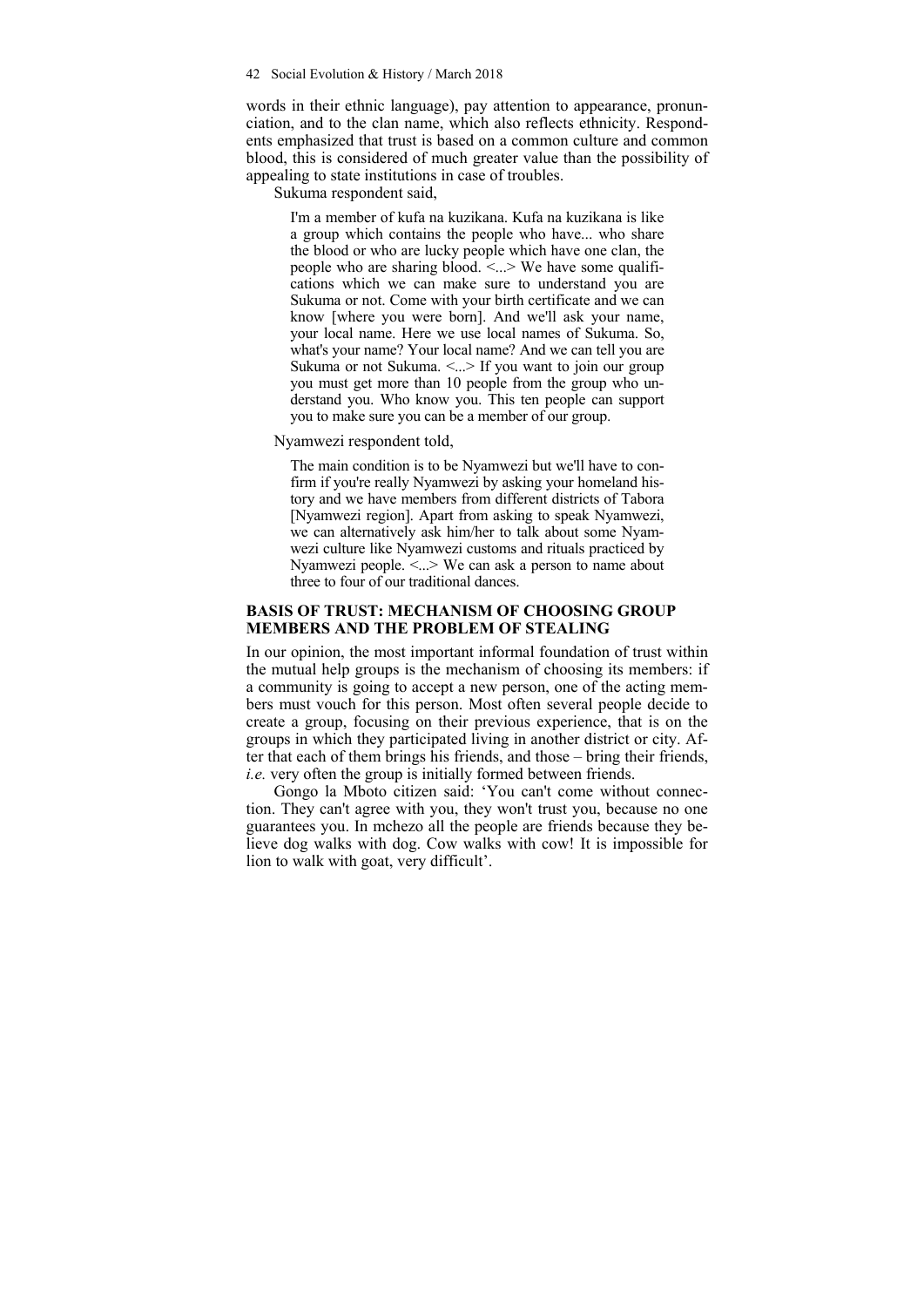When a new member comes to the community, a group discussion of the acceptance of the proposed candidature is arranged. If one of the members says that the candidate should not be trusted, the chances of getting into the community are rapidly declining. The final decision is made by a vote. Moreover, the group conducts an informal 'investigation': a potential member is being tracked: his neighbors, colleagues and relatives are being asked questions about him and his behavior. The community is trying to find out about the person's sources of income and their stability. It is important, that group members' choosing mechanism has nothing to do with the provenance of person, region of origin or tribe (except for regional/ethnic communities described above), these new social bonds are formed only on the basis of reliability and profile in the community. In some sense this means the rewriting of social bonds from the level of traditions and given environment to the level of personal achievement and chosen environment; openness to the acceptance of new members irrespective of tribe helps to strengthen nation-oriented liaisons.

Now there is a tendency to take someone into the community on a temporary basis for a month or three, during which the group will also observe the person to make a final decision. A girl from Gongo la Mboto said:

When they invite me, they are looking at me for three months, my habits, my behavior, they ask other members: how do you see this person? So not everybody [joins the group], because some people they are very harsh! If you tell them this month it is already  $25<sup>th</sup>$  you have to give money to vikoba, they start: 'Hey, do you know my problems?'  $\leq$ ...> They are watching how do you live, how do you talk, how do you communicate with people.

She added,

They ask you to join, but they will be watching you secretly for three months. They watch how you are living around there, they will see how you are going for lunch, breakfast, they are going to watch you, how do you eat. Do you spend too much money [on lunch, dinner]? They treat you normally, but they are watching you.

Nevertheless, even in the case of a unanimous decision for acceptance, the person, who initially invited this new member, remains responsible for him, sometimes even financially (the relevant documents might be signed). In the already mentioned *kufa na kuzikana* of the Sukuma people in order to join the group a guarantee of ten active members is required, and subsequently they are financially responsi-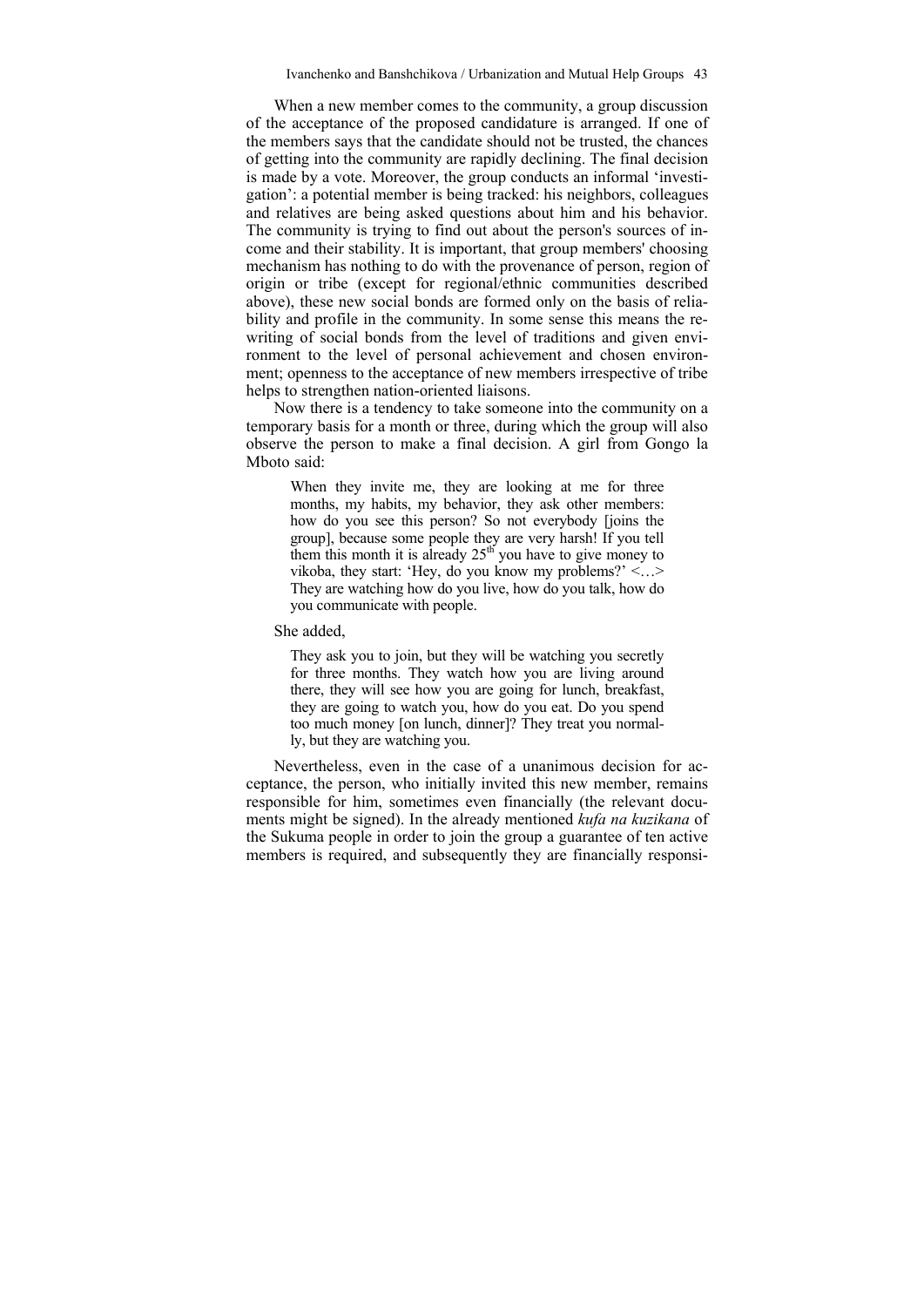ble for the newcomer. According to our respondent, in this group there was a case, when a person lent money and fled. At the time of the interview ten people, who vouched for him, still paid the stolen amount without any objections. In many groups a necessary condition for choosing one of the leaders (chairman, secretary, treasurer, *i.e.* individuals, who have access to a common fund) is that they have their own house in the area. This is explained by the fact that *'It is so hard to run with your house, and it's impossible to leave your own house'*, because no community has so much money for such a step to be justified. Thus, the respondent summarized,

– But, what if somebody tends to run away with money?

– Now running away to where? Because as a member, you've constructed the house here, you've the property which we know, you can't even sell your property without the information circulating to other people that you're selling your house. So, it's not easy to run away. <...> But in terms of somebody defaulting to pay and run away isn't easy because we're the established individuals, with families, so you can't run from your family for one million.

– If you run away with your family?

– You can't run away, you have children here and they're schooling… life is continuing. Like the way you see who assisted here… he owns a garage, he's having a fishpond, we enjoy some fish… Do you think he can run away?! Not easy.

The most important informal basis of trust between neighbors and colleagues is the duration of acquaintance. Informants said that it is necessary to know a person for at least a year to draw any conclusions about his reliability. An important condition is also reputation and public opinion. According to our observations, the 'word of mouth' in Dar es Salaam is still the main channel for information dissemination, not only in the poor, but also in more affluent areas. Therefore, if a person is involved in some dubious business, very soon everyone will know this. It becomes possible to join various mutual help groups only thanks to a good reputation among neighbors and friendly relations with people around.

– Well, that's why we said we also look at the social status... If I have taken a loan of one million and I am going to run away. They are going to say no, please, can we have your car [if you are not able to return the money], can we have your… And you can't reach to that extent because you also need to maintain your social status. In the community you're somebody, you need to maintain respect.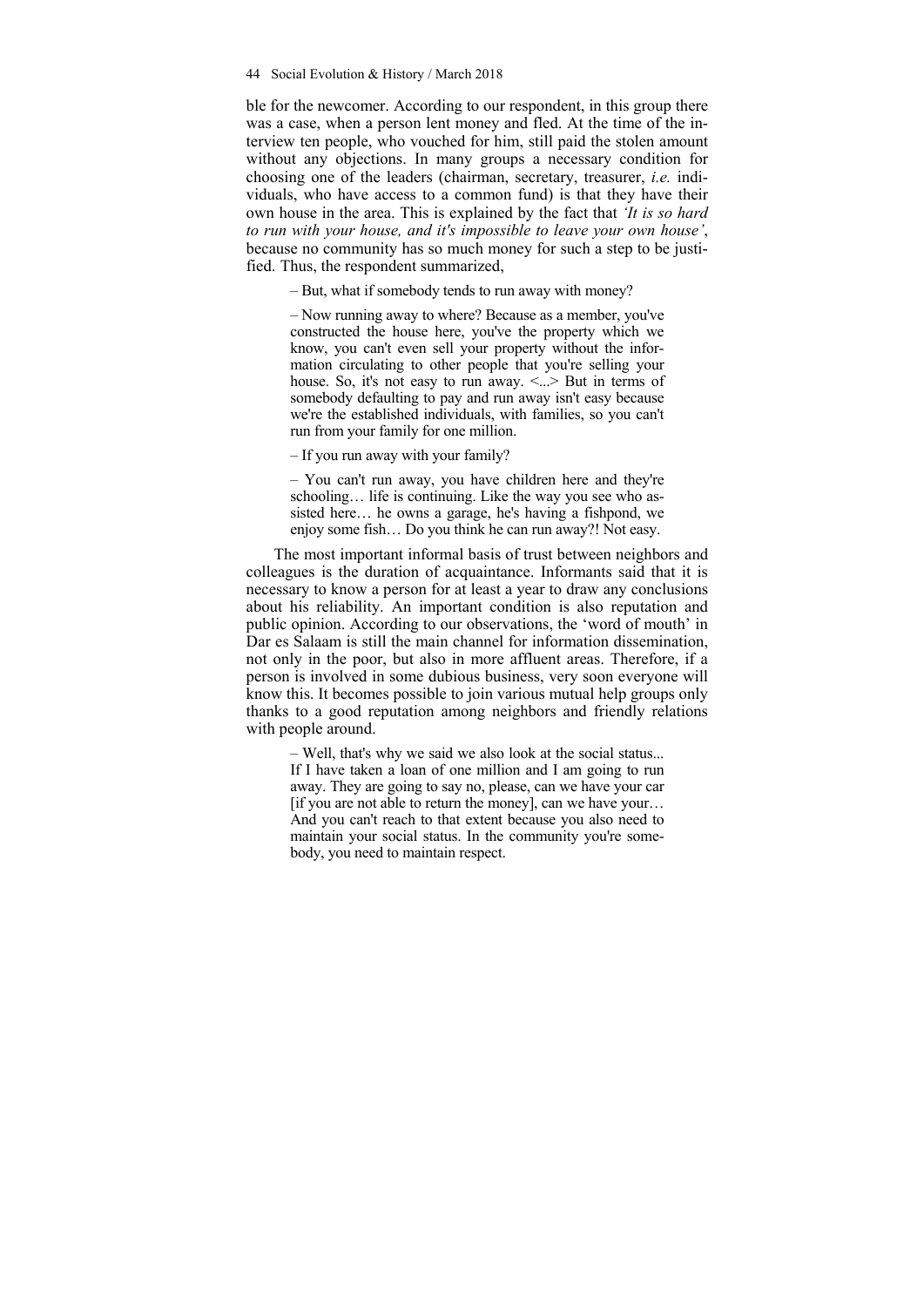– So, you mean that, if you do something wrong maybe inside the group, may be the next day the whole area will know!

– Yes, all area will know.

– And your reputation will be gone?

– Yes, reputation will completely be downgraded. And everybody will say: Oh, that's the man who stole the money of the group.

According to our respondents, in order to trust a person it is necessary to know, where he or she lives, and even better to be familiar with the person's family.

One of the informants said:

Even if she is an employee [of the college], you must know him or her, where is he living? I know Don is living at Mzizini, I know his family, so he is my friend, I can guarantee him. That is not from nowhere.

Another respondent noticed:

– What makes you trust your money to these people?

– I know them, I know where they live… we're friends. The factor of behavior wise, I know most of them. Both behavior can change but at least you know where they are, you know their children. So, at least that is the mutual relationship we have and makes us trust each other.

According to the general opinion, cases of thefts of the common fund most often happen in *mchezo* groups.

Dar es Salaam resident said

Mchezo is like a lottery. Sometimes the group can be collecting money and give to each other in a cycle without any problems but sometimes, you may welcome other members in a group… then money collection among other members starts to be a problem and sometimes, others can even run away with group money and this is very common for mchezo. So, in mchezo is like lottery, you can't rely much on it.

A street vendor said:

– When you put money there [in the group], you do not get any documents to prove that you kept your money there, it's just a trust thing, and that's also what I find difficult, because the other group you find people, who were saving those money they have disappeared! No way to trace those people, so your money will be like pshhhh! Gone!

– What makes people trust those groups?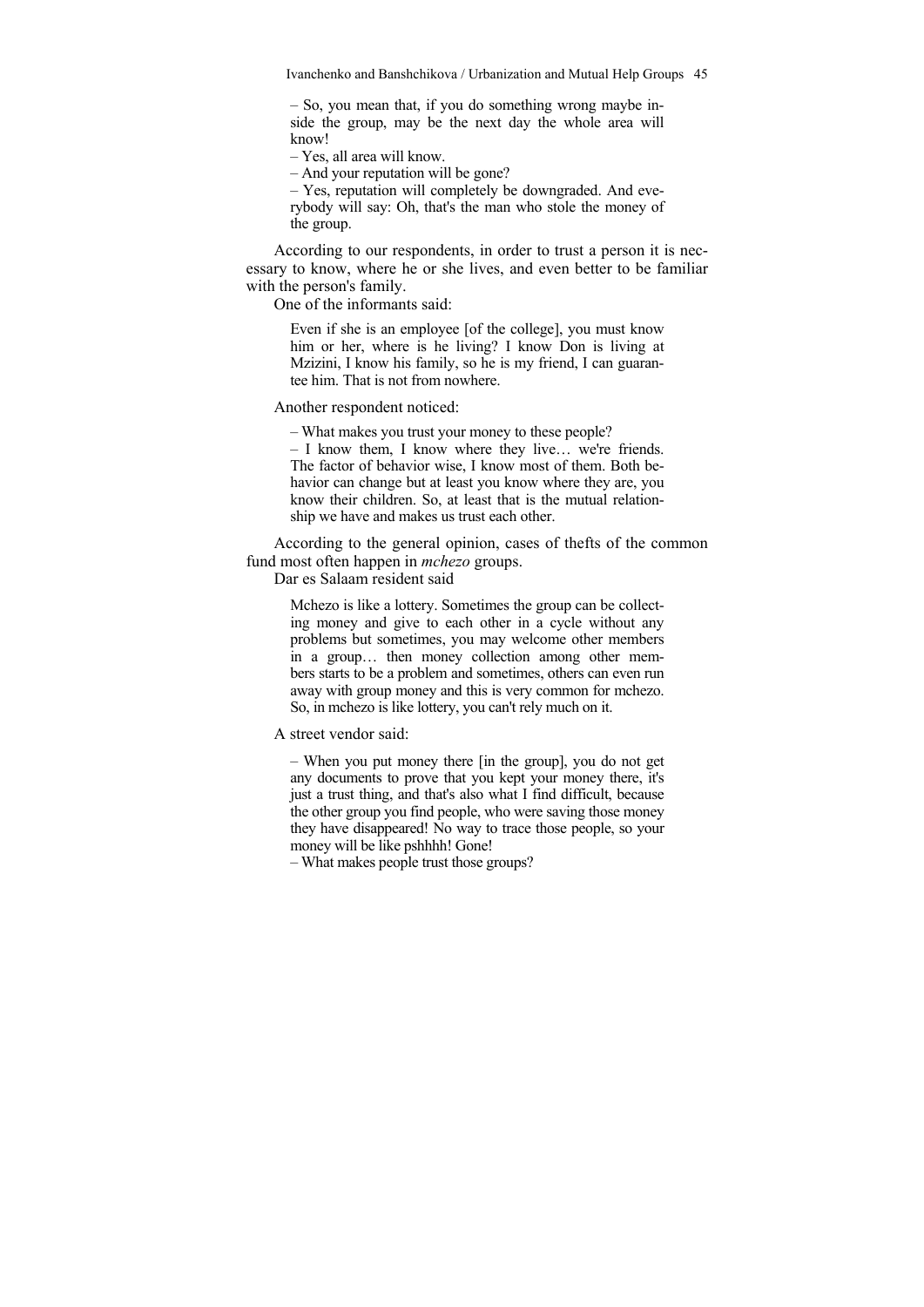– People are desperate, people, especially women… Well, most of us, we do not know how to save money, and also we believe in loans, we believe in loan more than in saving your own money, your own stuff. That's all about that, that is why people trust.

## **OFFICIAL REGISTRATION OF MUTUAL HELP GROUPS**

Many informants expressed doubts about the necessity to interact with the state and its institutions (including the police) in terms of official registration of mutual help groups, gaining the group's documents legal force and resolving conflict situations. Most respondents said, that their group does not actually need registration, since it does not bring any benefits (for the group is still formed on the base of trust), while registered groups have to pay taxes. Moreover, the registration process is incomprehensible, takes a lot of time, and complicated by numerous bureaucratic barriers.

'Because we believe we do not need it... So we want to be on our own. <…> The issue of registration, some do not know where to start from, and of course there are some fee have to pay... People do not want to waste money', – lecturer from Mwalimu Nyerere Memorial Academy said, who is a treasurer in her *vikoba* group; 'The question is that registration involves some processes, complicated processes. So most people find, why do we need to waste time… why do we need to waste our money?  $\langle \cdot \rangle$  So, it means the system of registration is still cumbersome for most people and therefore we decide to avoid it.  $\langle \cdot \rangle$  When the group is registered, it has to pay taxes', – lecturer from the same Academy emphasized; 'You can come for somebody's signature and they say: ooooh, boss if far from Tanzania, he is in Kenya for 2 years. You may wait for a single signature for 2 years!!! Our government are so crazy!' – a former member of *mchezo* group noted.

When we asked a girl, the member of two mutual help groups, about registration, she said: 'To be honest, we'd no idea about it'. Some groups even started the registration process, but it was not completed because of various complexities. A man*, kufa na kuzikana*  member said: *'*For you to register something it can take a lot of money, corruption. When we started registering our organization times were with a lot of money with a lot of disturbance. It was more than two years! Very-very bad government!'

Most Dar es Salaam citizens, especially low-income ones, treat taxes as a waste of money, there are two most bright statements from respondent-lecturer on the issue: 'People are running away from the government because the government seems like an enemy of the peo-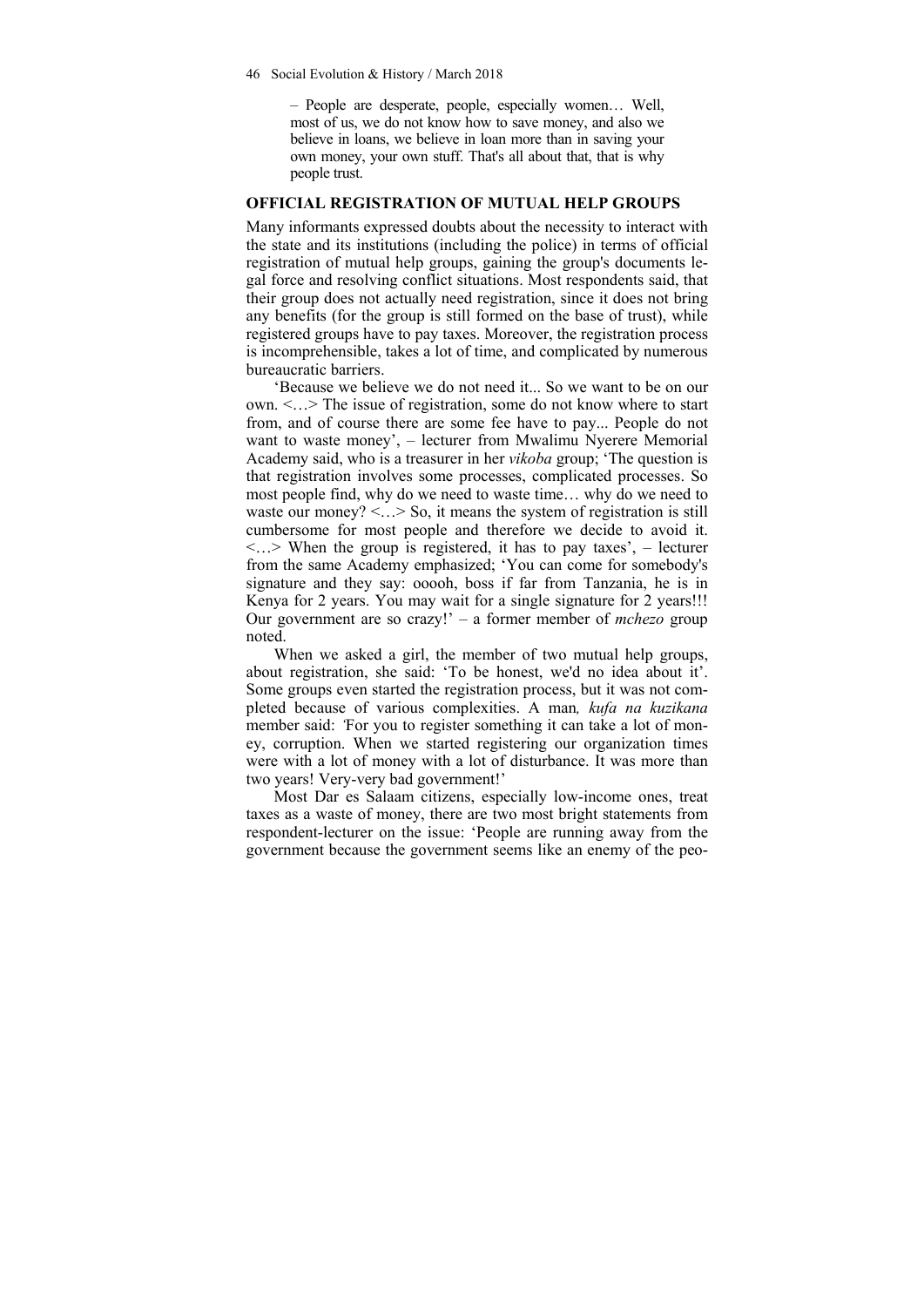ple through taxation', 'Some Sukuma people have their famous saying that, it's better to take money and bribe the woman than paying tax to the government'.

The situation is somewhat different in *vikoba* groups, where members tend to have jobs and stable earnings. There is one more type of group for people with stable earnings – SaCCOs (Savings and Credit Cooperative Organizations). Usually people, who work in one place, unite in SaCCOs, but it is considered expensive. More affluent *vikoba* members see point in registration: it ensures the official recognition of the group by the state, which allows receiving contributions from government; moreover, if registered group has a bank account, it can get a loan on preferential terms (this advantage is not claimed by members of groups from poor areas, since the bank requires that the borrower has a collateral as a guarantee).

We can get a loan from the bank, because we are registered',  $$ a member of kufa na kuzikana said. 'To be legally recognized is better than being not, because sometimes there's money coming from the district level to give to women or youth groups. So, if you're registered you can easily receive the contribution', – said female Academy lecturer. 'Nowadays, many such groups they have get registered because if they are the ones to apply loans or grant from their government it would be easier because they are known by government. If you have not registered your group you will play in risky side. Yeah for now people are saying that it is very important because they want to play in safe side. But if you are registered by the government it will be easier to help you (Gongo la Mboto citizen said).

On the other hand, many perceive this opportunity of getting contribution from the state as government pressure and an attempt of control; some say that politicians make contributions to groups just in the period of their campaigns, because it is much easier for them to use people organized into groups than if they were scattered. Many respondents emphasized that it is important for their group to remain unrecognized, so that the state would not know about them and could not control them.

#### **GROUP LEADERS AND RELATIONS WITH POLICE**

Most respondents note that registering the group is useless for resolving conflict situations, since the police are extremely corrupted so that appealing to its officers will lead only to unnecessary waste of money. 'They [unscrupulous members of the group] may bribe the police and the police may not come. They may not take the issue serious because of the bribe ... Even if you get registration, registration does not mean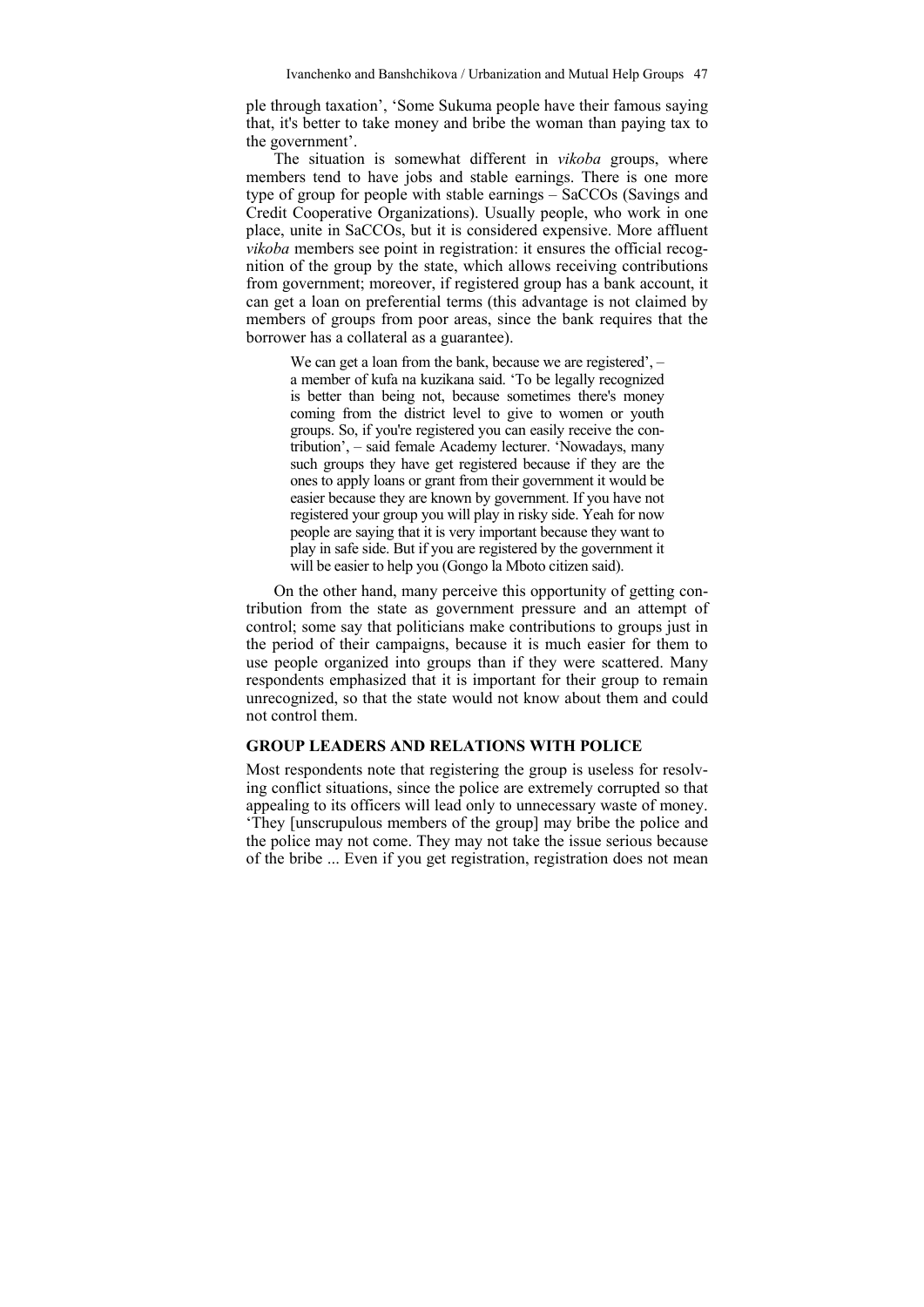you may not bribe the police… Bribe and corruption is everywhere', – said lecturer from the Academy; 'When you go to police, they need money to make the follow up for your money. So, you continue losing more money. So, it's like... well, presence and absence of [legal] system might be meaning the same thing', 'Probably he has run away with 50 thousand shillings, and the police says, "Give us 10 thousand shillings for fuel", and they'll go to take that person. After two days they call you again and say: "You know, we want also another 10 thousand shillings, we want this person to send to the court". From there, they're going to disturb you, so, you find that you're using 100 thousand shillings to find 50 thousand shillings!' – he continued. 'You can't trust the police, you can't trust the judge, and you can't trust everybody. As long as you got money – everything is simple, you can cheat the law, you can do anything! You can buy them all' street vendor said.

Respondents told about their personal experience of bribing the police, stressing that this is a very common everyday practice; they called definite 'amounts' in one case or another. They said that a bribe to the police can be given even via 'telephone money' (in Tanzania there is a popular practice of rapid money transfers from one phone number to another).

Quite a few respondents in their interviews spoke neutrally about the police, saying that in case of theft in mutual help group it is possible to appeal to them, but they could not describe the process and the result. Only one respondent said that the police were helpful and caught the runaway.

Thus, most members of mutual help groups find the appeal to police a meaningless action, even explicitly prohibited by their constitution. A man from *kufa na kuzikana* said, 'According to our constitution you are not allowed to go to the police for something which is in the book [information written down by the secretary of the group: who took, which amount of money, etc.] any problem – just come, we discuss. The 10 people [responsible for member, who failed to return the loan] will pay according to our constitution'.

Most often in a conflict situation group members appeal to their leader and conduct collective discussion of the situation. A male lecturer noticed, 'Police usually is the last option but the first option is how you can use diplomatic and social means to recover back your money'. Here is a specific scenario of the conflict situation, presented in an interview with the female *vikoba* treasurer, lecturer of the Mwalimu Nyerere Memorial Academy (an identical scenario is presented in an interview with an accountant girl from college in Gongo la Mboto):

– In case you fail to pay, group members can go and take your TV.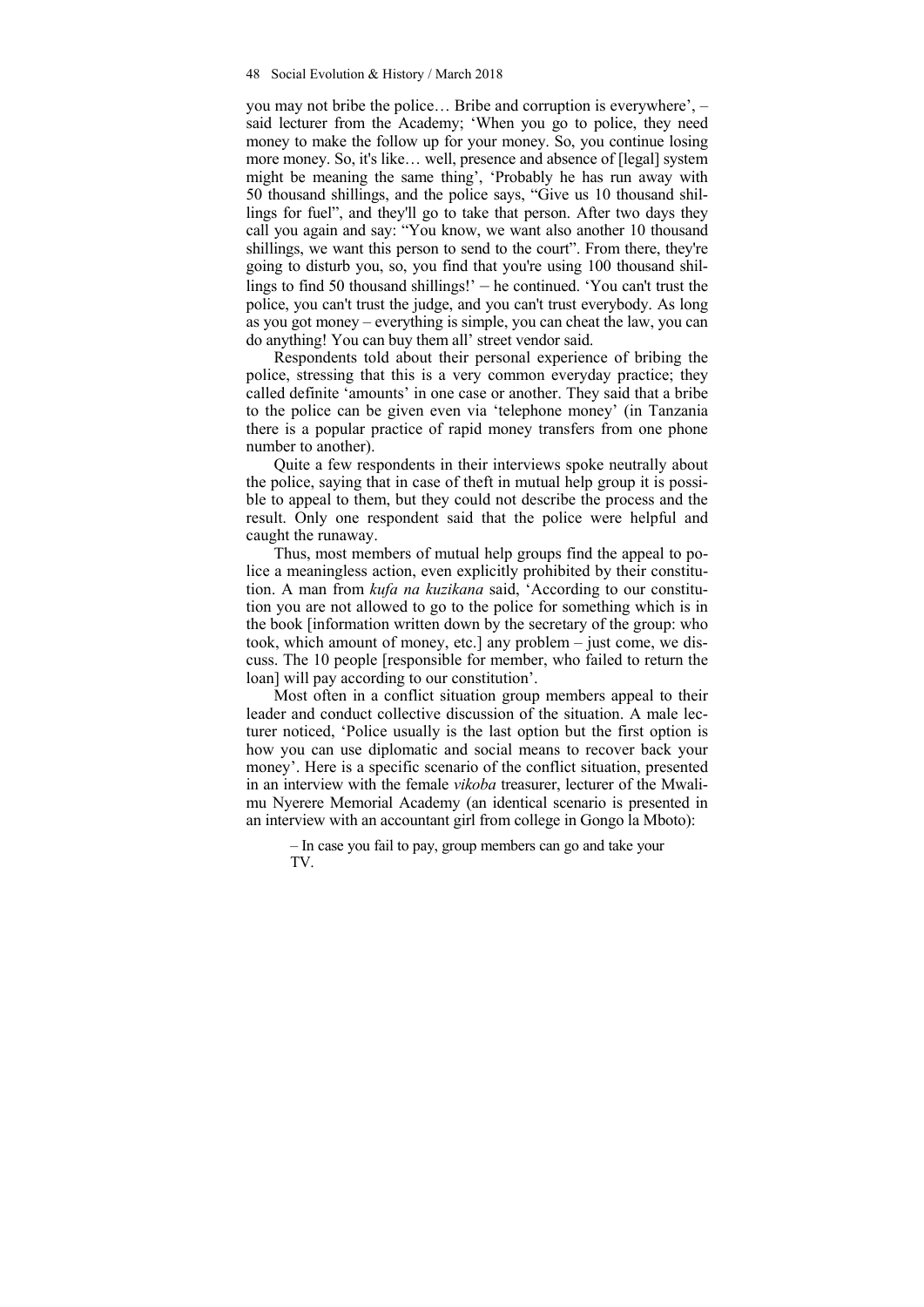Ivanchenko and Banshchikova / Urbanization and Mutual Help Groups 49

– What happens is you refuse and close the door?

– Yah, that happens because we can't tell the police straight away…

– Will the police let them take TV?

– The police at that time aren't there. They are [group members] just based on their own, they just inform local leaders, and then they come and take the TV and if you repay the amount, they will return your TV'.

Most respondents regard group leaders as a highly respected force, which should be relied as distinct from the state institutions and the corrupt police. An Academy lecturer told,

But it's [mutual help group system] something which is based on social authority. And it also enables us to elect the leadership which's very strong. The head of the vikoba is the Headmaster of secondary school. Another head of the vikoba is a soldier. So you can see… these are people who have social image, kind of social authority is so high.

#### **GENDER ASPECT**

When we talk about the gender aspect and women's mutual help groups, it should be taken into account that the key moment in their development was the change of rural way of life to urban with preservation of traditional family values and cultural mindsets. As a rule, in Tanzania women did not work and at the same time were fully responsible for housekeeping and child-rearing. Thus, they used to spend most of the time at home. Tanzanian women practically did not take part in labor relations, they did not have the opportunity to receive education and earn money. In the 1970s, a campaign for women's rights started, which led to changes in the economy among other things.

In addition to access to education and work women wanted to be more independent from men and to have an opportunity to raise their social status not through marriage, but by their own efforts, which was not possible in traditional culture. Although, to date the situation with women's access to education has changed significantly, many families still adhere to patriarchal attitudes, trying to educate their eldest son (sons, if available) and expecting that daughters should marry and do the housework. That is why the main opportunity to get work, especially for married women with children, is the start of their own small business. In this case we mean small business like cultivation and sale of vegetables and fruit, poultry, sale of beverages or cooked food, secondhand clothes, work in the service sector (most often in hairdressers).

Obviously, in addition to some knowledge you need an initial capital for starting your own business. Most women from the poorer quar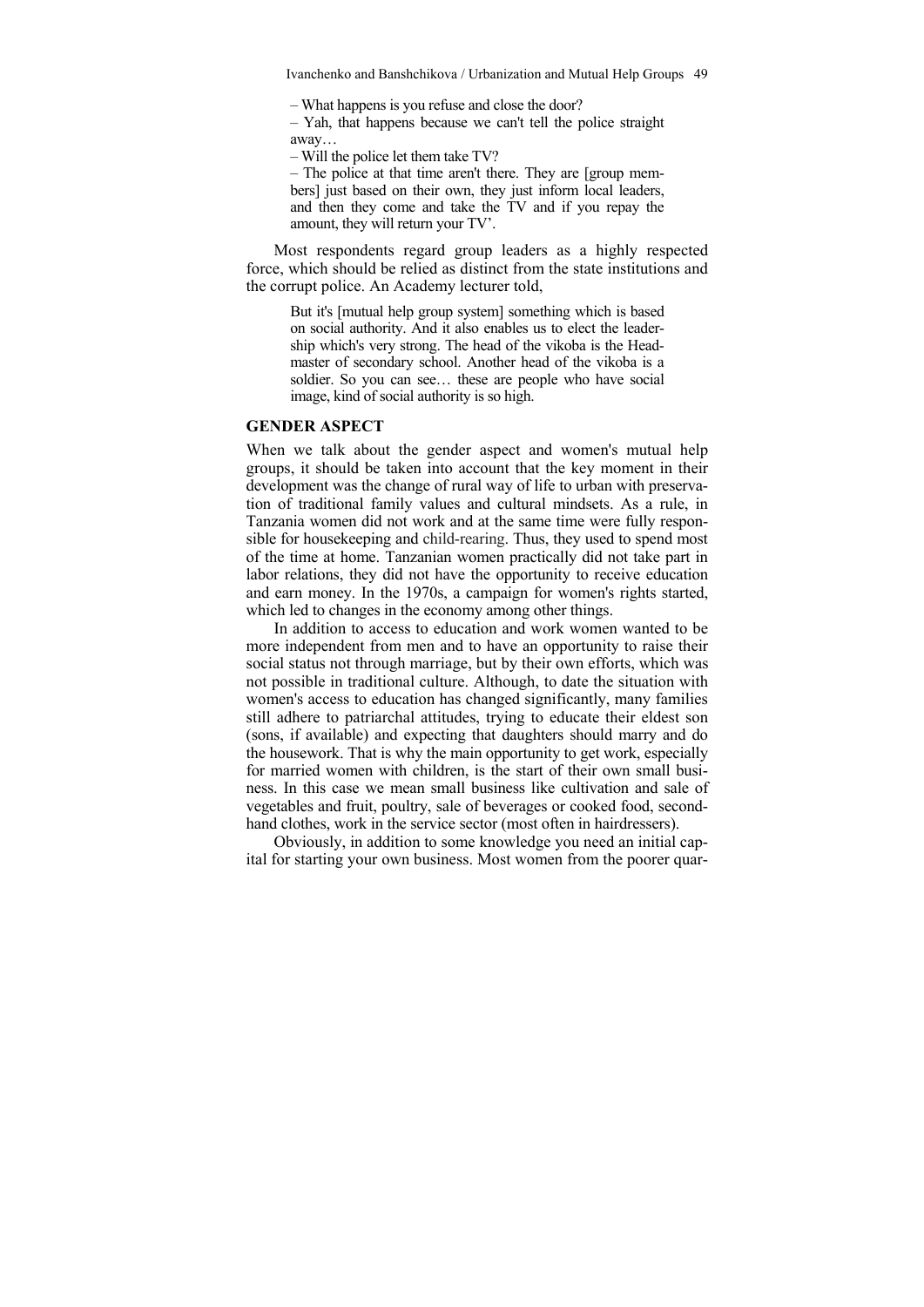ters of Dar es Salaam do not have the opportunity to appeal to a bank. There are several reasons: the absence of officially registered property (house, car), which could be used as collateral; financial illiteracy; lack of experience of interaction with official structures; high interest rates in banks. That is why mutual help groups, which provide loans without paperwork and owning expensive property, are very much appreciated by women, who decided to start their own business.

A young man who lives in *uswahilini* and does not have a permanent job, told us about the reasons of popularity of mutual help groups among women,

When we talk about vikoba, we mean business like small enterprises with humble income… Many women are engaged in small business, and vikoba gives them an opportunity to raise capital, for the interest rate is very small there! Vikoba or kufa na kuzikana helped them a lot, especially in big cities.

'It [vikoba] has helped many people, maybe for personal expenses, maintenance of house, you easily get a loan and not everybody can afford to get a loan from the bank… the interest is very high and collateral may be needed', Mwalimu Nyerere Academy female lecturer said. She stressed that even if a person owns a house, but there are no formal documents confirming it, the bank still will not give a loan.

One of our informants, selling fruit in Gongo la Mboto, admitted that she was afraid to deal with the bank: in case of default of interest collectors could come and seize her house, and nothing could be done with it. In mutual help groups, founded by friends and neighbors, such issues are resolved on good terms.

A woman from Nyamwezi tribal group in Gongo la Mboto, engaged in her own business, said:

If an ordinary member does not bring contribution, we take her household items used as collateral so as to compensate the loss, and it does not matter if the items belong to you or to your husband... We'll take them even if they belong to your husband because we do not know, maybe you spent the group money with your husband!

Besides the possibility of obtaining a loan on preferential terms, participation in mutual help groups for women is considered as an opportunity to increase self-awareness and social significance. According to many respondents, in a traditional society women felt 'left behind'. Therefore, apart from improving welfare, women consider participation in such groups as an additional opportunity to get out of the house and chat with friends.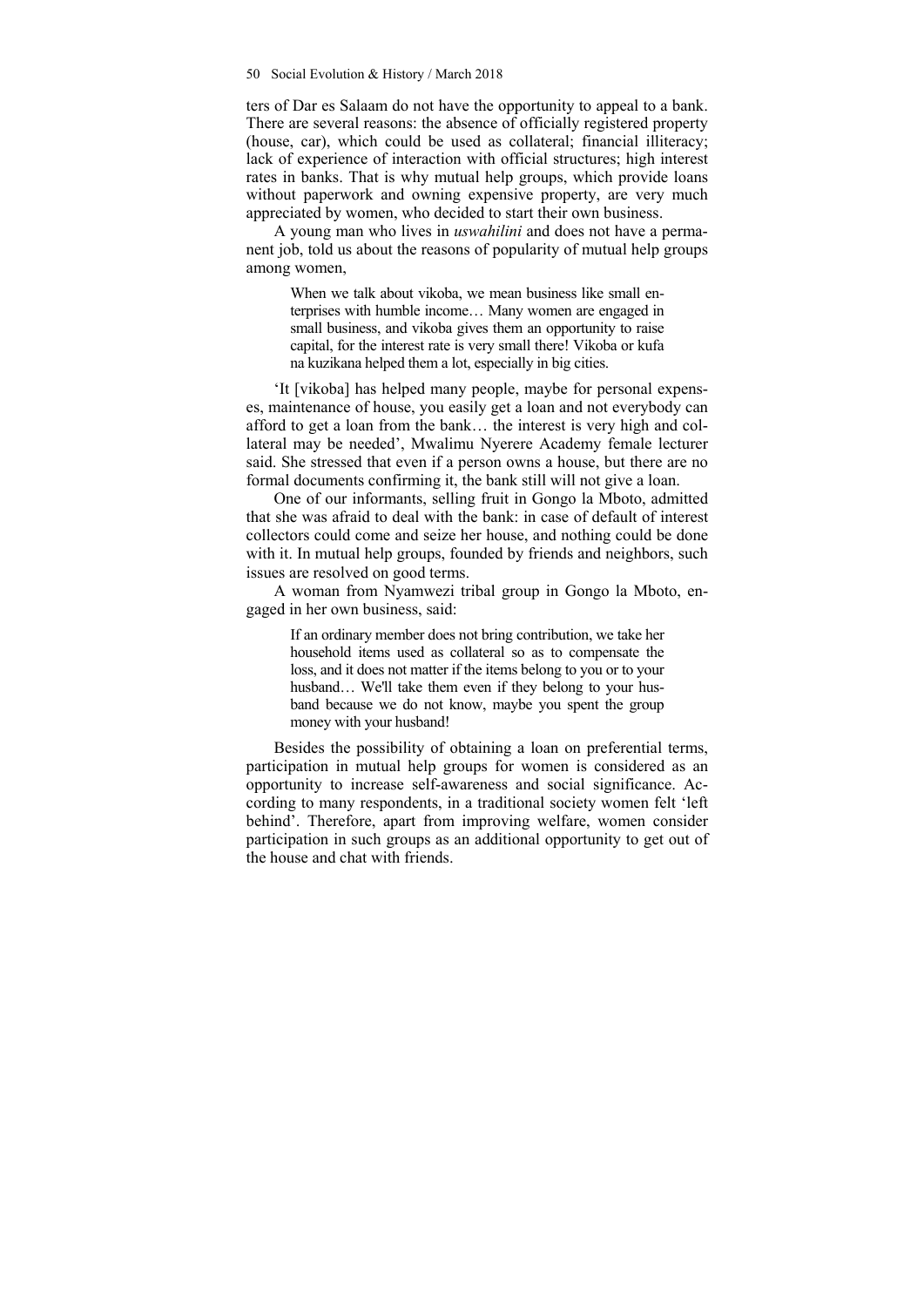Women from *vikoba* said

Women feel they are left behind. And need to come together and assist each other. And another thing is that men are going out to have a drink or two and women are left at home. So when it comes to kitchen parties [organized by vikoba], they are happy, they dress well, dance a lot and at least have a reason to go out.

Our respondents also mentioned that mutual help practices are more popular among women than among men due to psychological reasons: women naturally tend to cooperate; they are more responsible and not aggressive. Women always help each other and rely on each other in running the household without any groups: bring products from the store, look after the children, *etc*. A female lecturer from Mwalimu Nyerere Academy said: 'If a woman says she takes loan for school fees – she takes it for school fees. But when man says for school fees – it may be for some drinks... women can manage the funds. They feel responsibility'.

A street vendor said:

Women trust each other, not like men, women have this traditional norm, this thing. Nowadays people have to empower themselves, women want to empower themselves, they do not want to depend on men any more. So how do they do that? This is the only way. I think that's why [mutual help groups are popular among women].

A girl working in a college in Gongo la Mboto, being a member of *vikoba* for women, told us 'Men in the college do not have such organization because of a conflict of interest. We contribute money for all of us, for others, somebody may use your money for her advantage, and men can't reach agreement. Men can't realize why somebody benefits from their money'.

A lecturer from Mwalimu Nyerere Academy shared his opinion on how women's mutual help groups have evolved:

Usually these informal organizations used to be like talking shops for women, to discuss men. But this time things have changed. People are more interested in 'how can I get a loan to produce and improve my livelihood', 'I would like to have more family goods like cooking-pots' – these are the issues.  $\leq$  > And women do not have a serious work at home. Usually. But this time due to the complexity in economics changes in the social system informal organizations are living and taking a very good place.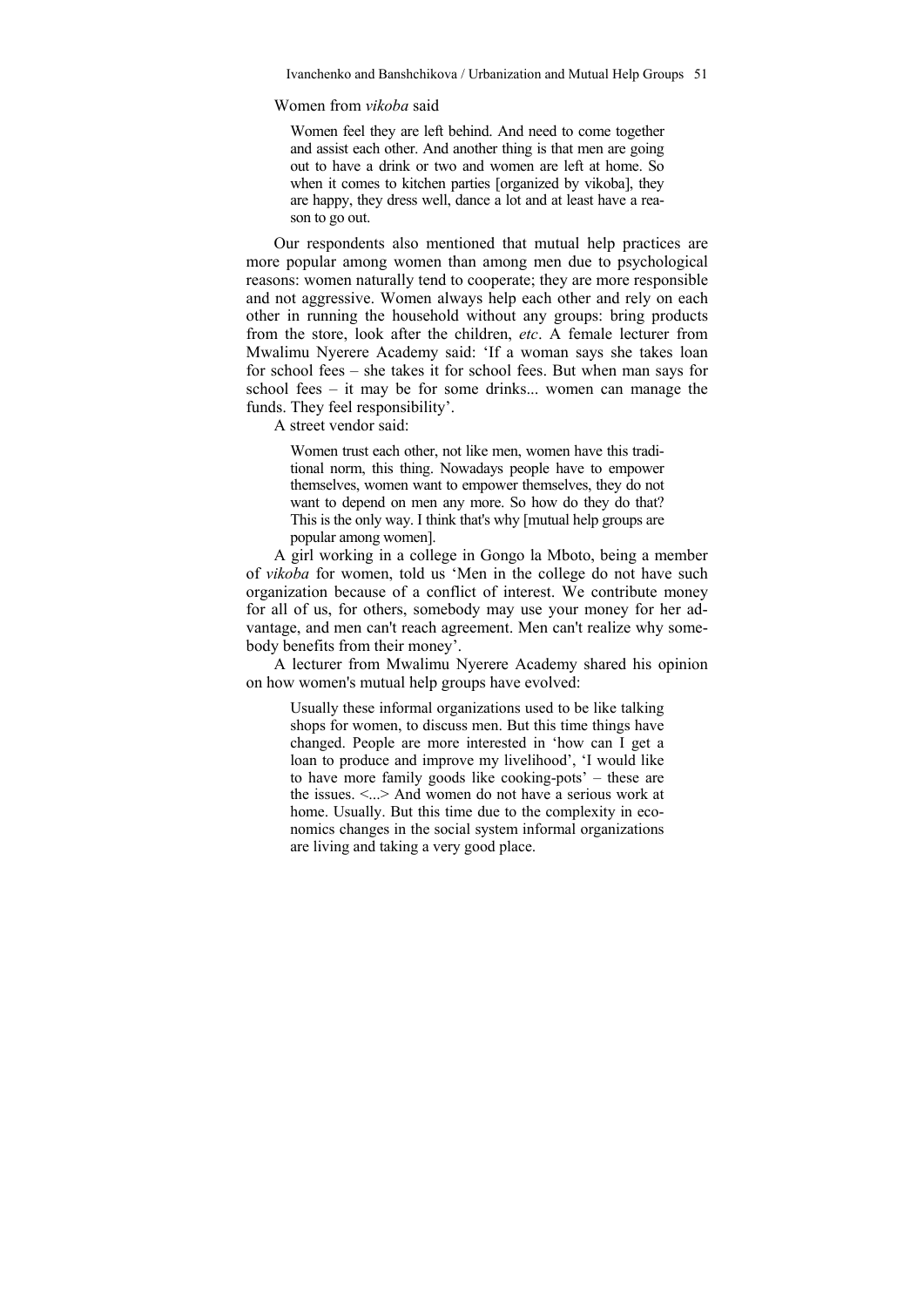#### 52 Social Evolution & History / March 2018

We interviewed many women who moved to the city recently and went through crisis due to separation from their family and home town/village, where they could always rely on the help of their relatives. This is also one of the reasons why there is a need to create a support group to compensate the lack of ties with fellow countrymen. It is interesting that many people, even if they can apply for financial support to their relatives, still prefer to appeal to groups, because their members, unlike relatives, initially commit themselves to help each other.

### **URBAN LIFE AND RURAL MENTALITY**

Obviously, the above-described features of mutual help communities, including people's ability to organize themselves, trust without legal obligations and settle conflicts without police intervention did not appear accidental, especially in the urban space which is less favorable for these practices. Such habits were brought from their native villages, where the features of rural mentality, the custom to rely on relatives and neighbors and to solve problems together are natural (*e.g.*, Bondarenko 2014). A female lecturer said

In the village it's different. In village people help each other as responsibility because, if a person dies, some people will bring firewood, other bunch of bananas, others with milk, other with nothing but to offer physical help, for instance some cleaning. It's like an obligation, but in town no one is obligated to give a hand. If you're here and people nearby aren't your relatives, they just stay at home and no one will be obligated to give you a hand. So, in towns people in order to get help – they need to be in groups, because nobody is obliged to do so. But in villages you live with your relatives. Either your uncles, your aunts, everybody who's around you is your relative and they are obliged to help you.

Some respondents admitted that such practice comes from the village. A Gongo la Mboto citizen believes *'[When people come to the city] they try to live like in a village'*. Other lecturer emphasized *'We're trying to live the urban life in the rural thinking. So, what we're forging here is basically the rural settings. Because in the villages we have these kinds of associations. So, when you come to town, we're living the urban life with the same village social thinking. So, what we've transformed is basically the place of residents, but the mind is still rural'*.

Traditions of mutual aid, community life, 'communalism', as one of our respondents said, have both positive and negative sides. Tanzanians call the tradition of joint activities and openness a distinctive feature of their mentality (important nation-level trait). We have two inter-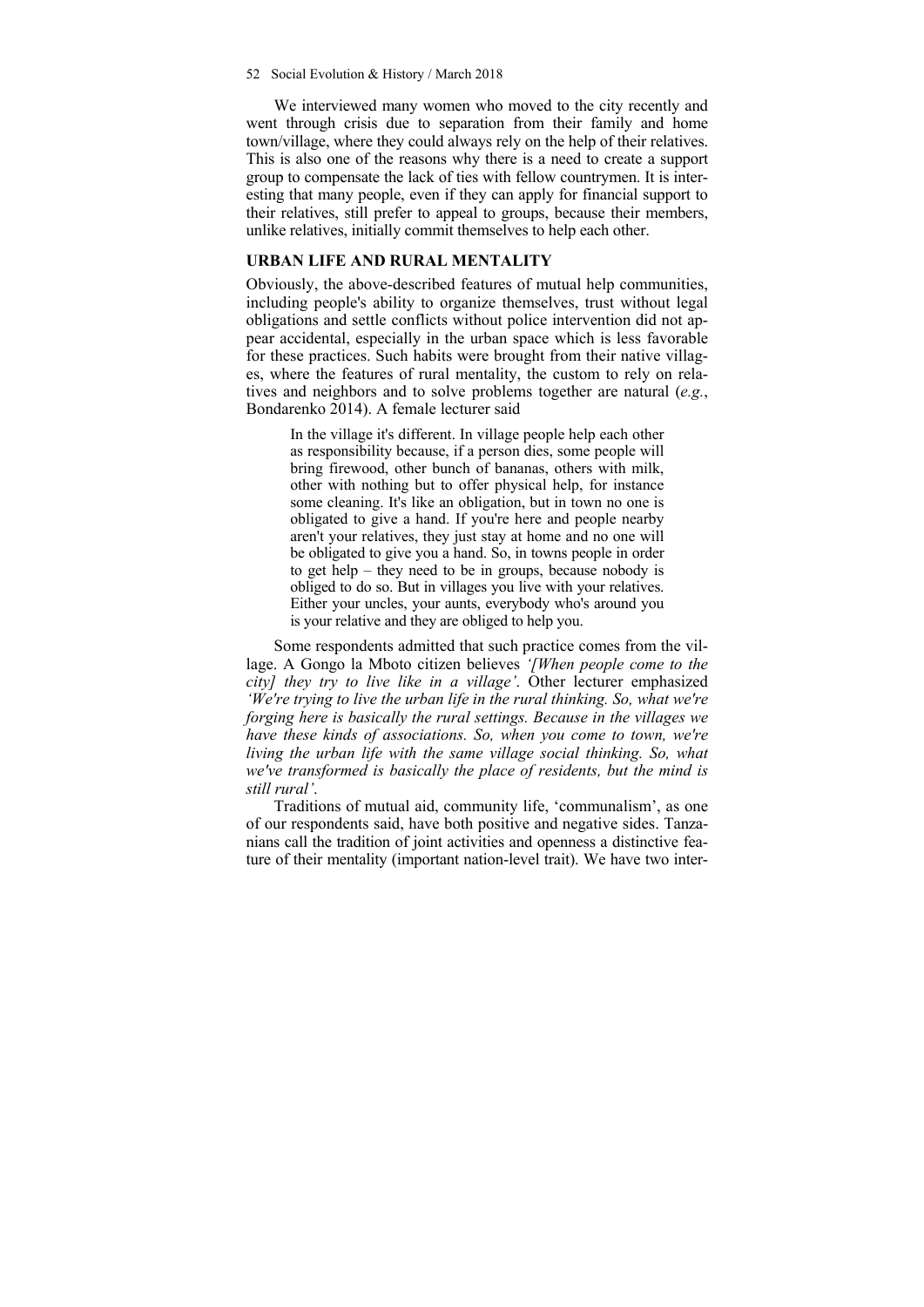esting statements about this (it is noteworthy that respondents belong to completely different social strata: the first fragment is from the speech of the Academy teacher, the second one from street vendor).

People still think they have to forge some social lifestyle and they do not want to live individual lifestyle. We still wish to live communal lifestyle... So, that's the reason why you find that in Africa we sleep under the same blanket, you can't talk of an individual blanket. When you've got a job, that's not your job, it's the job for the family. You're married to the family not married to your husband... you're married to the family. Every person feels like you're responsible for him or for her in the family; ever since you're married in that family. So, that's the communal thinking. So, the history of these associations takes roots from African social life... our grandparents needed each other because no one was self-sufficient to ensure that he'd produce which's enough to guarantee the survival (*interview with Academy lecturer*).

We are more like social people, we are in the socialization, we are more like to share stuff, that's how it is, that's why it's easy to find a friend in Tanzania! Not like in Kenya or somewhere else. Nobody minds, you can come to anybody's house and ask for a cup of water, and without any invitation you'll find it. You may be hungry, so you just knock on door, people look at you and you go: 'I haven't eaten for 2 days…' And they go: 'Mama! Or, Amina! Give this guy a plate of ugali [national dish made of maize flour] or something'. You know, we are like that! (*interview with street vendor*).

On the one hand, such attitude helps people to achieve more together, gives guarantees of survival and promotes socialization. On the other hand, it is some form of mutual control, when your whole life passes in the sight of neighbors and heavily depends on their opinion. 'One thing about Tanzanians: they like gossip and rumors and following up on each other's life', *mchezo* member from a rather wealthy district said. In many interviews respondents noted that group members know where you live, 'which door to knock', where you work, where your children are studying and so on. The reverse side of system built not on legal reasons, but on trust, is the application of non-legal sanctions in case of undermining the trust and practice of 'family hostages'.

In most Tanzanian families the family would take the blame for one of the members fault, it's normal and I've seen it in most cases. Mostly the mothers are the first to carry the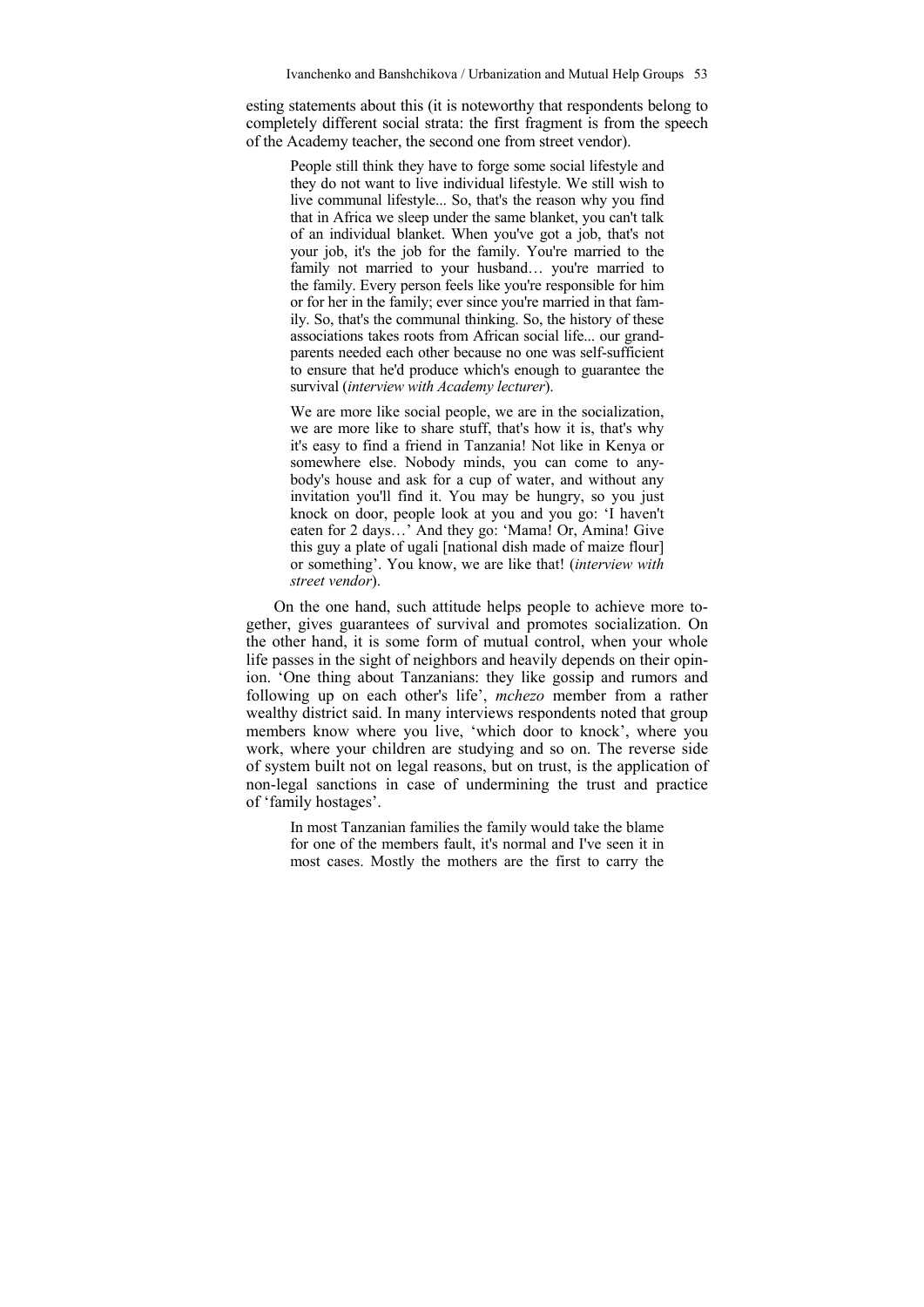54 Social Evolution & History / March 2018

burden. And yes, there is something about honor and disgrace to the family. Your family might also tend not to deal with you no more, they will unattach themselves from you. You ruined the family's respect to the surrounding society. Sometimes the family takes the blame and they pay up their relative's mistakes to at least maintain the little honor left (*interview with a mchezo member*).

– What would you do if you find out the person has lied? – No official punishment but they'll be against you and they will blame you for lying. In some cases, all family members have to become guarantors of their relative's participation in a group (*from an interview with a girl, who is a member of two mutual help groups*).

Aa an Academy lecturer generalized:

It is [respect in the community] very important. While you're taking liberalism and capitalism, for us here, we're taking typically like communalism… communism.... That's the matter of social satisfaction, that's kind of life we're used to, kind of communal life style. And there's no life outside the social groups.

At the same time, according to some respondents, the desire to help each other and build good neighborly relations, the collective responsibility of family members before the community, which are traditional for Tanzania, come into some contradictions with Western values, that are actively broadcasted in the urban environment through the media, the Internet, *etc*. Some informants see this as a threat to the preservation of good and peaceful relationships in the heterogeneous community of the inhabitants of Dar es Salaam and Tanzania in general, while others are convinced, that traditional values are so deeply rooted in the minds of people, that they cannot be superseded.

Now, the market has entered in the African continent at the disadvantaged position. It has come as a colonialism, has come as exploitative mean to the people. So, people will tend now to run away from the market and get back to the community as savior, to village life. So, we're not interested more in the market but we're interested in community life.  $\langle \cdot \rangle$  So, we think market is our enemy and the best friend is a community (from interview with an Academy lecturer).

#### **TRANSFORMATION OF MUTUAL HELP GROUPS**

As it was already mentioned in our previous study (Ivanchenko, Zelenova, and Popov 2015; Ivanchenko and Banshchikova 2017), rapid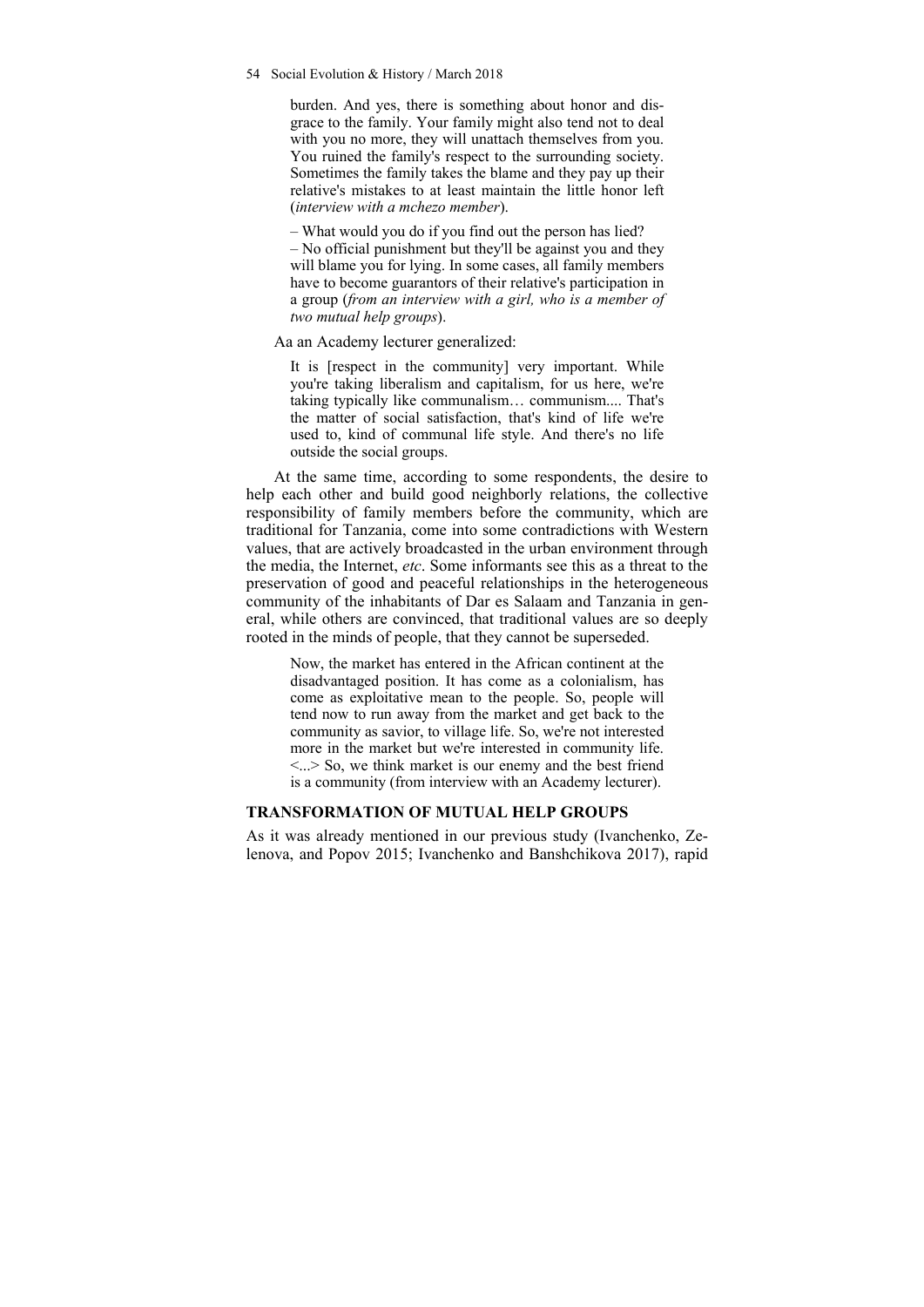transformation is still one of the key characteristics of mutual help communities among Dar es Salaam citizens. While in 2011 respondents told about different types of groups with different separate functions, in 2015 we found out that the groups' functions became similar: *kufa na kuzikana*, *mchezo* and *upatu* started giving their members loans with a small interest, as is it done in *vikoba* communities; in all the groups there can be a practice of straight donations to group's members in case of funerals, as it is done in *kufa na kuzikana*. It is interesting to note, that in Gongo la Mboto, less urbanized neighborhood, these processes are generally less visible and they are taking place slower, that in Mbagala, a bit more urbanized and civilized city space: in the former people usually refer to the groups exactly as *kufa na kuzikana, mchezo/upatu, vikoba*, while in the latter, where all groups tend to carry out similar functions, citizens usually say just 'the group from such-and-such street' or 'the group of such-and-such people or region of provenance'.

Furthermore, those communities, where members have more or less stable earnings, gradually try to pass the registration procedure in order to gain recognition and the opportunity to solve group's problems by legal means. At the same time, the groups created by poorer citizens or those, who do not know, how the legal system should operate in the country due to low education level, stay in unregistered communities, even knowing the risks and probably already having a negative experience. Thus, stratification is gradually taking place among people involved in mutual help practices: part of communities follow the government's claims to get registration and enjoy the benefits of state guarantees and support, while for the poorer communities nothing changes. In this case there is only a further preservation of village values in inappropriate metropolis space.

It is important to note that this situation has emerged not only due to the poverty of groups' participants, but also due to the spread of corruption among the officials and police. Thus, for *uswahilini* citizens informal bases of trust are what they could rely on in the village, what their ancestors relied on, and it turns out that in a big city people do not have motivation to change anything, not only because of the established set of traditions and mentality, but also because of external circumstances.

## **CONCLUDING REMARKS**

Therefore, we can observe very conditional case of urbanization, when people move to the city only physically, while most *uswahilini* citizens stay in the world of their village. This is the evidence of persistence of traditional values in Tanzania as well as lack of state support for the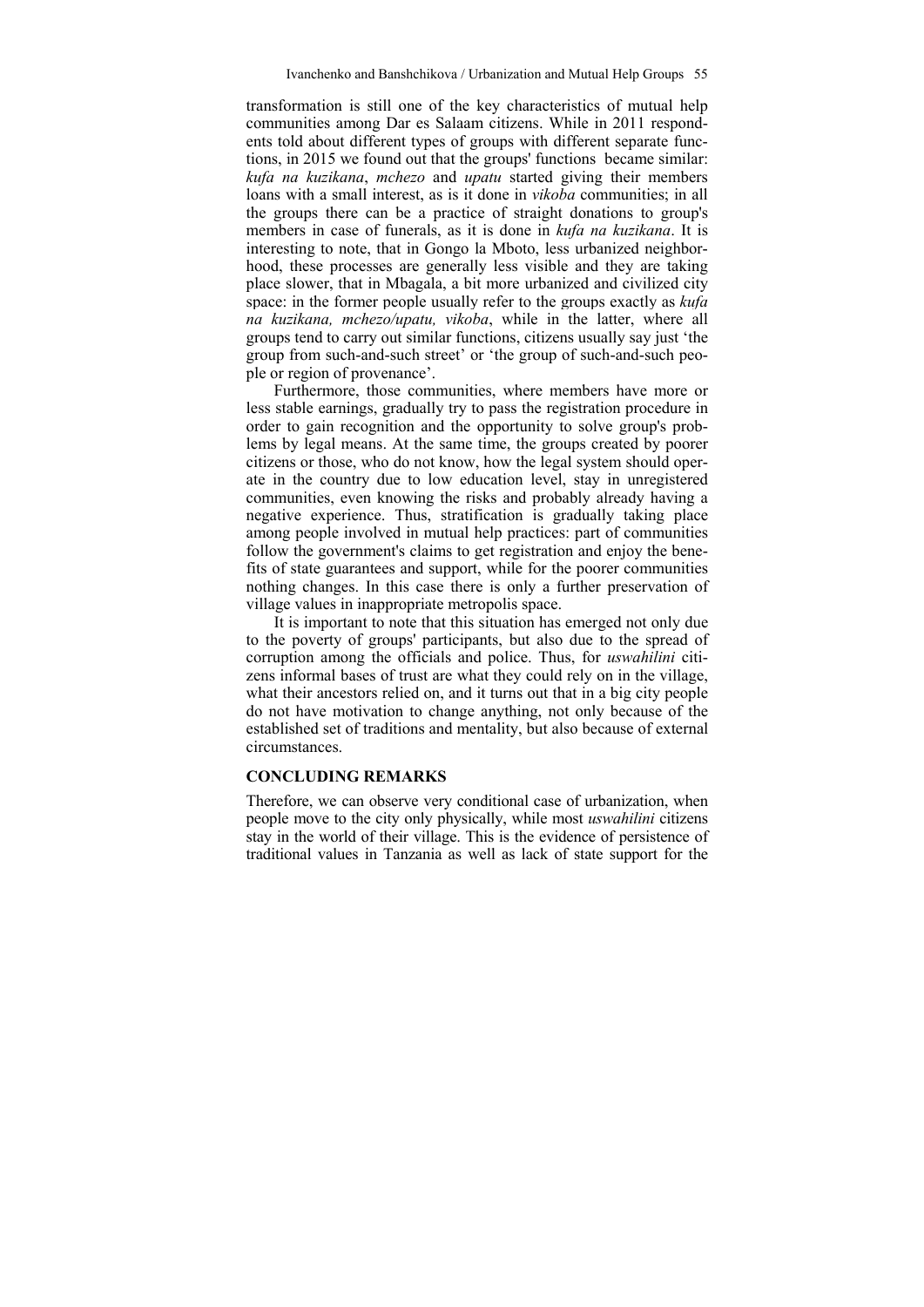poorest citizens. These people do not have any impetus for transition from the informal foundations of trust to formal ones, until the benefits of state (social support, persecution for fraud) overbalance its disadvantages (corruption). Thus, the Tanzanian example shows the concrete results of artificial, yet successful state-building: the process that unfolded too fast in the historical perspective, changed the form of government and brought many new features to the society, but it turns out that for vast majority of poorest population these features seem to be either unaffordable or useless. In many senses they are invisible to state – exactly as the state is invisible for them (putting aside peaceful life without military conflicts or civil wars, people would not take it into account unless they face such events). So, real success in state-building should appeal to the poor, because they are the last to benefit from it and yet they are sustainable part of the population, even the majority. Improving life and living standards of the majority of population is a hard tack for any government, and anyway it is a very slow process.

Paradoxically, strong pre-state traditions of community life and self-organization, characteristic of rural Tanzania, nowadays help urban Tanzania to grow up, and therefore pre-state traditions become the tool of state-development under peaceful circumstances. It is noteworthy, that ethnic/regional communities constitute the minority of mutual help groups. In the majority of groups supra-ethnic component dominates: after moving to a big city, colleagues at work and new neighbors of various ethnic identity and from different regions form new ethnicity-indifferent social bonds. Our respondents confirm these assumptions, speaking about inter-ethnical relations:

In the city it is impossible to live separately, you cannot say: 'You're not from my tribe, I will not talk to you' – it's silly. There are many people here and everyone should live together and help each other … All the tribes come to the city, tribes from everywhere, all of them mix, get married, live and work together. We greet each other, we are friends. I have friends from all tribes: Chagga, Nyakyusa, and Digo – all of them. We all live together.

This weakens the features that separate while strengthens the features that unite, and therefore contributes to Tanzanians' common supra-ethnic national identity. It is clear, that under peaceful circumstances urbanization and mutual help practices play the role in nationbuilding process: people move from village to city and from traditional social bonds to chosen social bonds – they rewrite social landscape according to new rules, but with 'old' power, coming from traditions of mutual help and communality. Thus, pre-state features help to strengthen successful nation-state in Tanzania's case.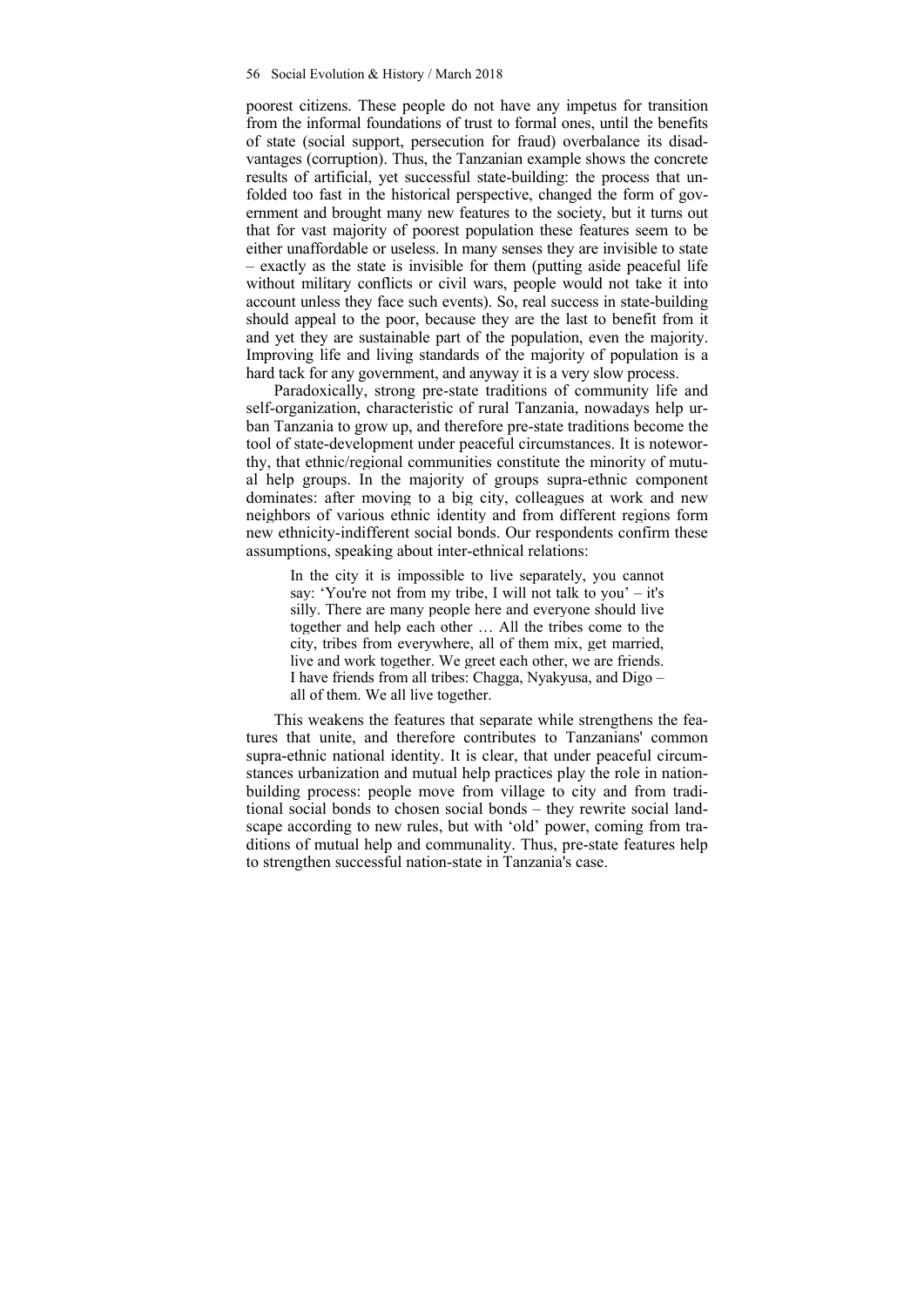Ivanchenko and Banshchikova / Urbanization and Mutual Help Groups 57

#### **ACKNOWLEDGEMENTS**

The paper is an output of the 2018 Basic Research Program at the National Research University Higher School of Economics.

#### **REFERENCES**

- Adofu, I., Antai, E., and Alabi, O. 2010. The Informal Financial Markets Operates Mostly on the Principles of Rotating Saving and Credit Associations (ROSCA). *Continental Journal of Social Sciences* 3: 7–17.
- Augustijn-Beckers, E., Flacke, J., and Retsios, B. 2011. Simulating Informal Settlement Growth in Dar es Salaam, Tanzania: An Agent-Based Housing Model. *Computers, Environment and Urban Systems* 35: 93–103.
- Bondarenko, D. M. 2008. Education and Tolerance in Contemporary Tanzania: The Ethno-racial and Religious Aspects. In Korotayev, A., and Demintseva, E. (eds.), *Interracial and Interethnic Relations in Contemporary Tanzania. Publications of the Russian Complex Expedition to the United Republic of Tanzania (2005 Field Season)* (pp. 94–121)*.* Moscow: LENAND. *Original in Russian* (Бондаренко Д. М*.* Образование и толерантность в современной Танзании: этнорасовый и конфессиональный аспекты // *Межрасовые и межэтнические отношения в современной Танзании. Труды Российской комплексной экспедиции в Объединенной Республике Танзания (сезон 2005 г.)* / Ред. Коротаев, А. В., Деминцева, Е. Б., с. 94–121. М.: ЛЕНАНД).
- Bondarenko, D. M. 2014. Communality: A Foundation of Sub-Saharan African Historical, Cultural, and Socio-political Tradition. *Vostok / Oriens* 2: 10–22. *Original in Russian* (Бондаренко Д. М. Общинность: первооснова историко-культурной и социально-политической традиции субсахарской Африки // *Восток* 2: 10–22).
- Bondarenko, D. M. 2016. The Postcolonial World: Nation-Building and the Historical Past. In Tishkov, V., Filippova, E. (eds.), *Contemporary Nations' Cultural Complexity* (pp. 224–240). Moscow: Politicheskaja entsiklopedija. *Original in Russian* (Бондаренко Д. М*.* Постколониальный мир: формирование наций и историческое прошлое // *Культурная сложность современных наций* / Отв. ред. Тишков, В. А., Филиппова, Е. И., с. 224– 240. М.: Политическая энциклопедия).
- Burbidge, D. 2013. Trust Creation in the Informal Economy: The Case of Plastic Bag Sellers of Mwanza, Tanzania. *African Sociological Review* 17 (1): 79–103.
- Chiodelli, F., and Moroni, S. 2014. The Complex Nexus Between Informality and the Law: Reconsidering Unauthorised Settlements in Light of the Concept of Nomotropism. *Geoforum* 51: 161–168.
- Cling, J. P., Lagrée, S., Razafindrakoto, M., and Roubaud, F. (eds.) 2015. *The Informal Economy in Developing Countries*. Oxon: Routledge.
- Desai, V., and Loftus, A. 2013. Speculating on Slums: Infrastructural Fixes in Informal Housing in the Global South. *Antipode* 45: 789–808.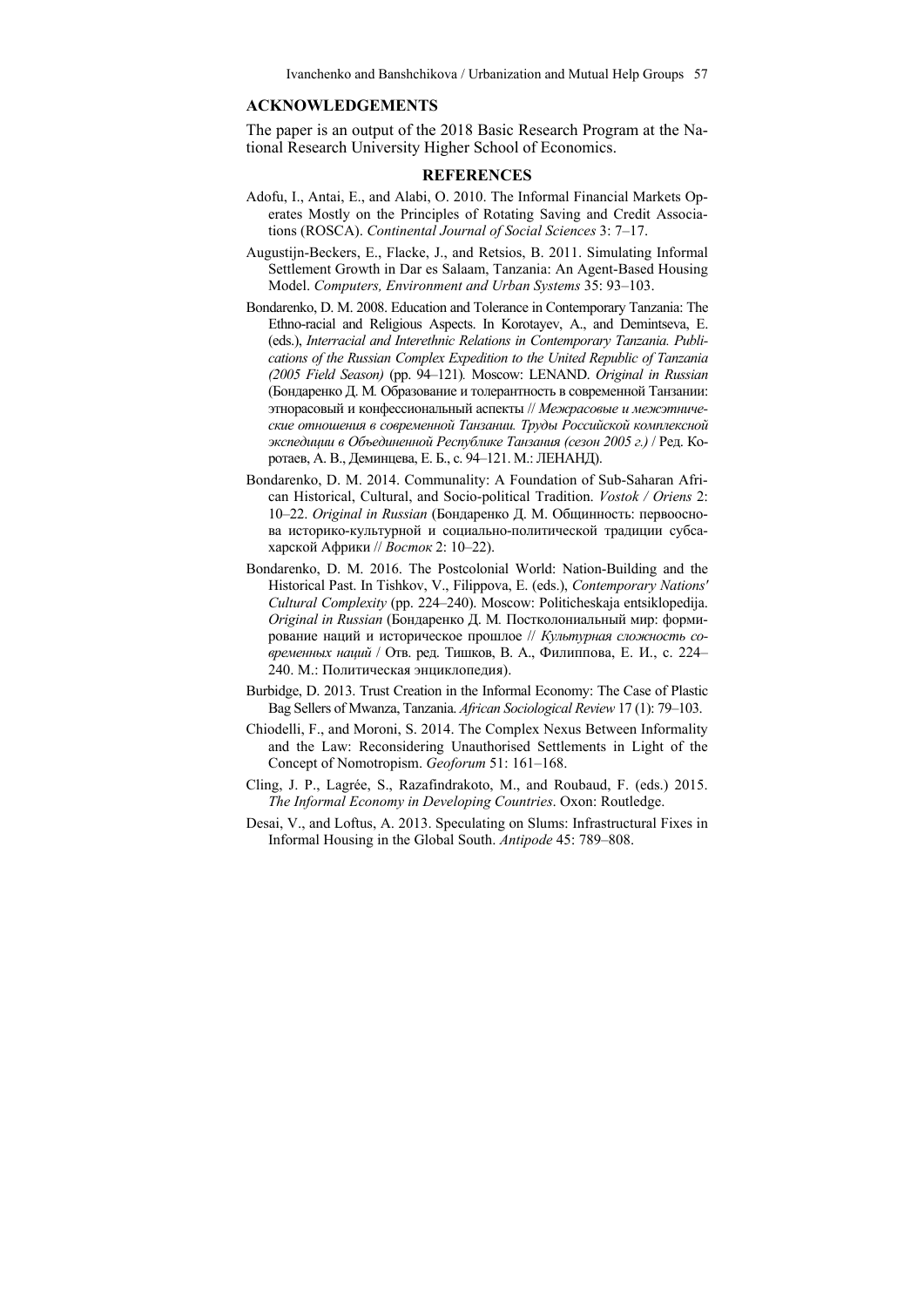- 58 Social Evolution & History / March 2018
- Fox, S. 2012. Urbanization as a Global Historical Process: Theory and Evidence from Sub-Saharan Africa. *Population and Development Review* 38: 285–310.
- Gugerty, M. K. 2007. You Can't Save Alone: Commitment in Rotating and Savings Associations in Kenya. *Economic Development and Cultural Change* 55 (2): 251–282.
- Hart, K., Laville, J., and Cattani, A. D. (eds.) 2010. *The Human Economy: A Citizen's guide.* Cambridge: Polity Press.
- Hillenkamp, I., Lapeyre, F., and Lemaître, A. (eds.) 2013. *Securing Livelihoods: Informal Economy Practices and Institutions*. Oxford: Oxford University Press.
- Ivanchenko, O. V. 2013. Tanzania: Relations between the National and the Ethnic Elements in Self-Identity of Large Cities' Inhabitants. *Asia and Africa Today* 6: 53–59. *Original in Russian* (Иванченко О. В*.* Танзания: самосознание национальное и этническое. *Азия и Африка сегодня* 6: 53–59).
- Ivanchenko, O. V., Zelenova, D. A., and Popov, P. A. 2015. Tanzania. Mutual Help in Urban Communities. *Asia and Africa today* 4: 35–40. *Original in Russian* (Иванченко О. В., Зеленова Д. А., Попов П. А. Танзания. Взаимопомощь в городских сообществах. *Азия и Африка сегодня* 4: 35–40).
- Ivanchenko, O. V., Banshchikova, A. A. 2017. A Substitute for the Government: Alternative Social Practices in Mutual Help Groups in Modern Dar es Salam. *Conflict Studies / nota bene* 4: 47–55. *Original in Russian*  (Иванченко О. В., Банщикова А. А. Заменяя государство: альтернативные социальные практики в группах взаимопомощи в современно Дар-эс-Саламе. *Конфликтология / nota bene* 4: 47–55. DOI: 10.7256/ 2454-0617.2017.4.24637).
- Kinyanjui, M. 2014. *Women and Informal Economy in Urban Africa*. London: Zed books.
- Kyessi, A., and Sakijege, T. 2013. *Formalizing Property Rights in Informal Settlements and Its Implications on Poverty Reduction: The Case of Dar es Salaam, Tanzania.* Proceedings of the Annual World Bank Conference on Land and Poverty. The World Bank, Washington DC, 8–11 April 2013.
- Lema, N. C. 2013. Assessment on the Informal Sector and its Impact to the Economy in Tanzania: The Case of Arusha Municipality. *International Journal of Research in Social Sciences* 3 (2): 184–198.
- Lindell, I. (ed.) 2010. *Africa's Informal Workers. Collective Agency, Alliances and Transnational Organizing in Urban Africa.* London: Zed books.
- Mahabir, R., Crooks, A., Croitoru, A., and Agouris, P. 2016. The Study of Slums as Social and Physical Constructs: Challenges and Emerging Research Opportunities. *Regional Studies, Regional Science* 3 (1): 737–757.
- Moyer, E. 2003. *In the Shadow of the Sheraton: Imagining Localities in Global Spaces in Dar es Salaam, Tanzania.* PhD thesis, Faculty of Social